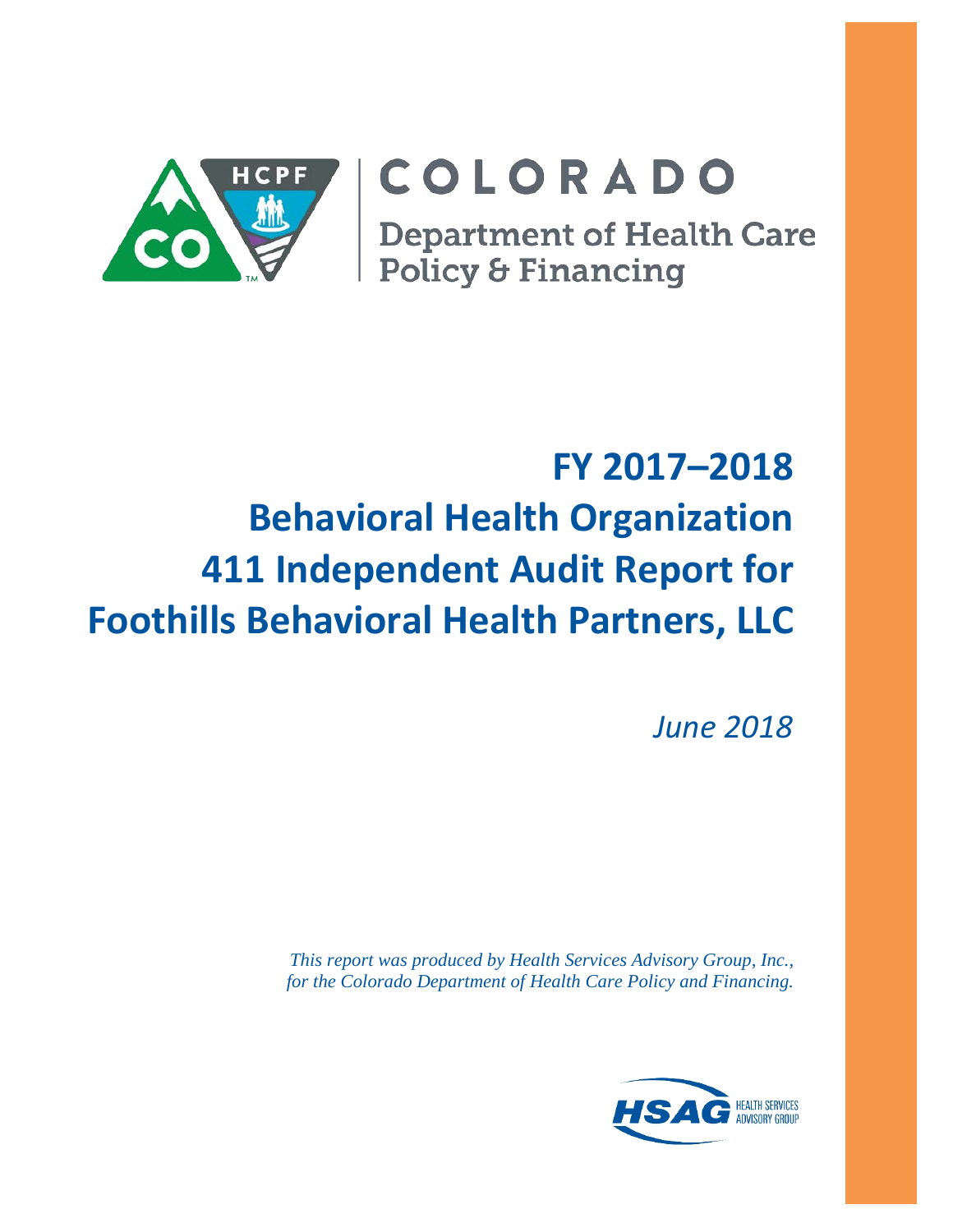

# **Contents**

| Appendix A. Mental Health Encounter Data Flat File Specifications for BHOs             |  |
|----------------------------------------------------------------------------------------|--|
|                                                                                        |  |
| Appendix C. Over-Read Findings for Foothills Behavioral Health Partners, LLC (FBHP)C-1 |  |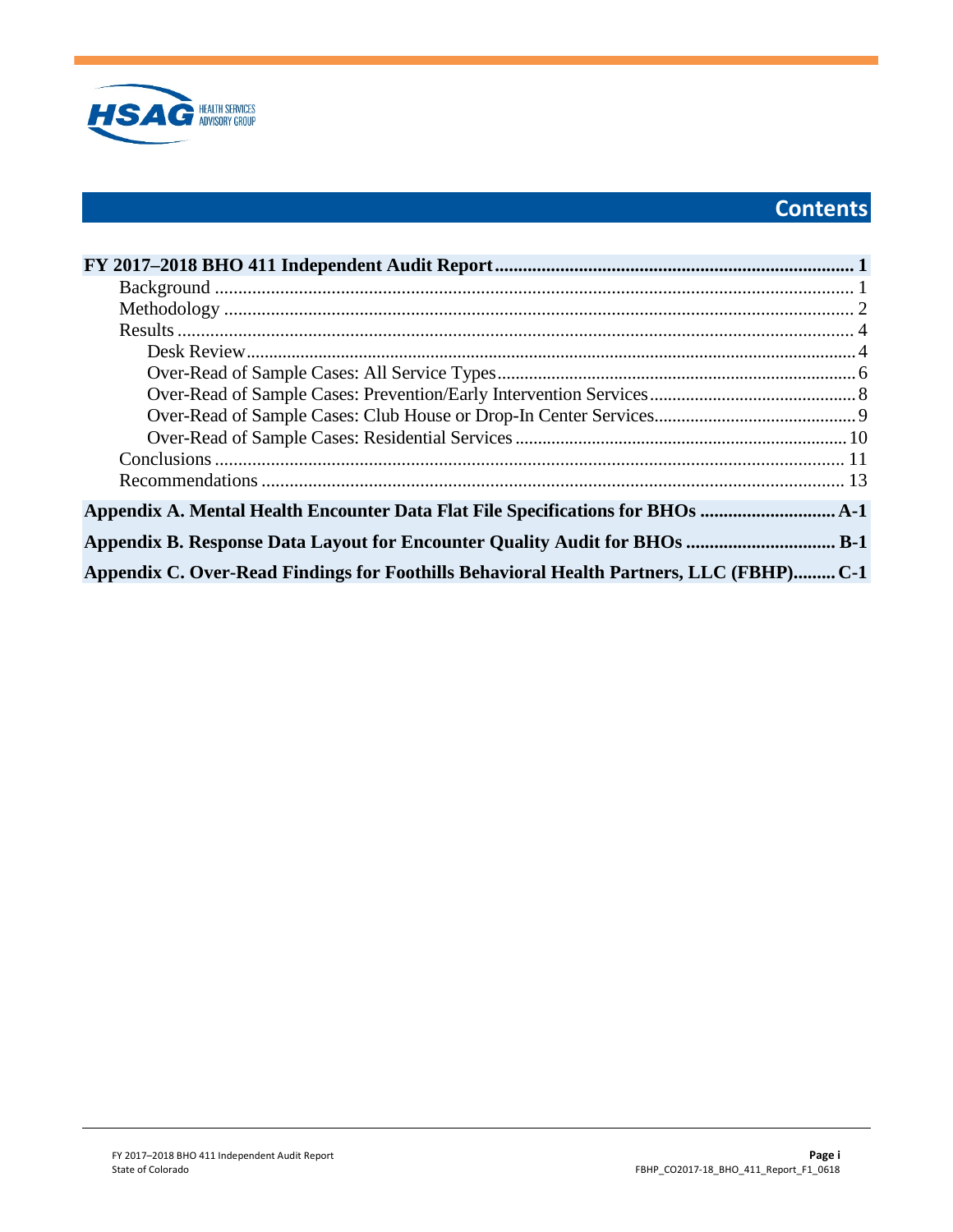

## <span id="page-2-0"></span>**FY 2017–2018 BHO 411 Independent Audit Report**

# <span id="page-2-1"></span>**Background**

In fiscal year (FY) 2008–2009, the Colorado Department of Health Care Policy and Financing (the Department) contracted Health Services Advisory Group, Inc. (HSAG), to conduct an encounter data validation study for the Department's five contracted behavioral health organizations  $(BHOs)$ .<sup>[1](#page-2-2)</sup> Based on the study findings, HSAG recommended that the Department develop guidelines for BHOs to perform ongoing reviews of encounter data quality. The Department has continued working with the BHOs to assist them with their internal encounter data quality audits. Annually, the Department selects a random sample of 411 final, paid encounters from the BHOs' encounter flat files and the BHOs are required to conduct an internal audit on this sample, using behavioral health record review to evaluate the quality of the encounter data. For FY 2017–2018, the Department randomly selected a sample of 411 cases for each BHO. The BHOs then submitted their audit results and a corresponding encounter data quality report for the Department's review.

To further improve the quality of behavioral health encounter data submitted by the BHOs, the Department developed and implemented the *Annual BHO Encounter Data Quality Review Guidelines* (guidelines) beginning in calendar year  $(CY)$  2011. The guidelines include specific timeline and file format requirements to guide each BHO in preparing its annual Encounter Data Submission Quality Report and the Service Coding Accuracy Report. These reports are based on the BHOs' internal encounter data audits.

The guidelines also stipulate that an independent evaluation of the service coding accuracy results will be conducted by HSAG to verify the quality of internal audits performed by the BHOs. In contracting with HSAG in FY 2017–2018, the Department requested the following tasks:

- 1. Conduct a desk review of the Department's sampling protocol and code, as well as a review of each BHO's audit process, including any submitted audit documentation.
- 2. Conduct a review of behavioral health records for sample cases randomly selected from each BHO's 411 sample list.
- 3. Produce an aggregate report with BHO-specific findings, including a statement regarding HSAG's level of confidence in each BHO's audit results.

This report presents HSAG's validation findings of the BHOs' internal audit efforts as they pertain to the desk review (task #1 above) and behavioral health records review (task #2 above).

<span id="page-2-2"></span> $1$  All five BHOs contracted by the Department in FY 2017–2018 participated in this independent audit: Access Behavioral Care–Denver (ABC-D), Access Behavioral Care–Northeast (ABC-NE), Behavioral Healthcare, Inc. (BHI), Colorado Health Partnerships, LLC (CHP), and Foothills Behavioral Health Partners, LLC (FBHP).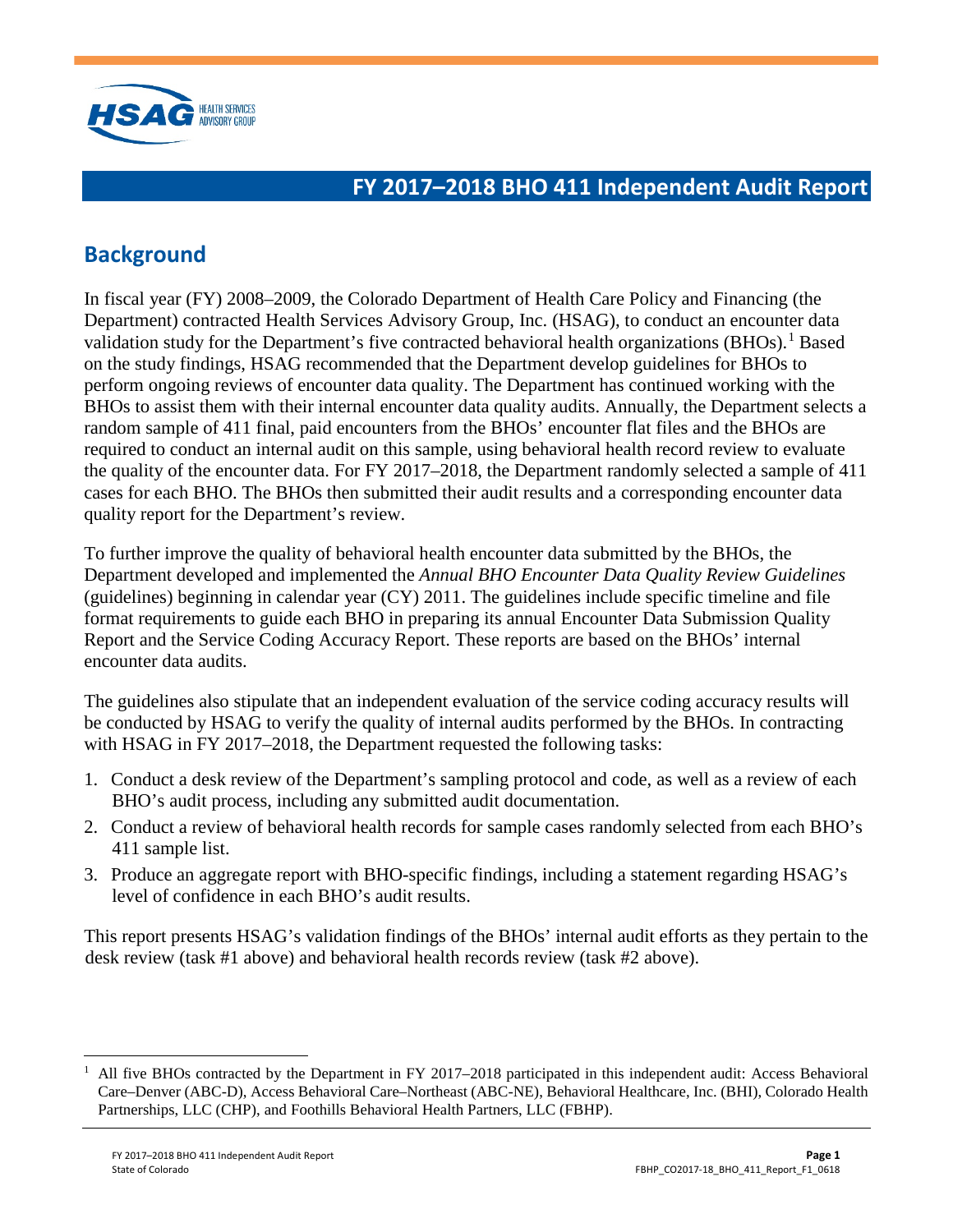

## <span id="page-3-0"></span>**Methodology**

HSAG's independent audit consisted of two components: (1) a desk review of the Department's sampling protocol and each BHO's audit documentation, and (2) an over-read of the BHOs' internal audit results. The first component, the desk review, aimed to ensure that the samples generated by the Department for the BHOs' internal audits followed standard sampling principles. More specifically, the desk review evaluated the extent to which the resulting 411 audit samples were generated randomly from a collection of encounters eligible for this study and were representative of those encounters.

The Department initially defined service and program categories for the FY 2017–2018 study in the guidelines. During the sampling process, however, the Department determined that the BHOs had begun applying recent billing requirement modifications that resulted in differential classifications for Club House/Drop-In Center Services encounters among the BHOs. Consequently, use of the historic identification criteria defined in the guidelines would exclude all encounters from the Club House/Drop-In Center Services sampling frame for selected BHOs. The Department consulted the BHOs and subsequently modified the sample selection criteria for all service and program categories to better capture all encounters intended for the study. The Department then submitted to HSAG in January 2018 its sampling methodology and the Structured Query Language (SQL) code used to randomly select encounters. The BHOs submitted audit documentation to HSAG during March 2018 and April 2018, and HSAG conducted a desk review of these internal audit methodology documents in May 2018.

The second component of HSAG's independent audit was to evaluate whether the BHOs' internal audit of behavioral health encounters against the members' records was accurate and consistent with the Uniform Service Coding Standards (USCS) manual. HSAG received the BHOs' response files containing their internal audit results and conducted an over-read for a sample of 30 cases from each BHO to accomplish this evaluation. Several steps were involved in this process:

#### **1. Generation of Over-Read Samples**

The Department submitted BHO-specific lists of sampled encounters<sup>[2](#page-3-1)</sup> and corresponding encounter data flat file information to HSAG in January 2018. Each list contained the sample of final, adjudicated behavioral health encounters paid between October 1, 2016, and September 30, 2017, from which each BHO would conduct its internal audit. The data layout for the encounter flat file can be found in Appendix A. From the 411 sample lists, HSAG employed a two-stage sampling methodology to randomly select 10 individual members from each of the three program service categories outlined in the Department's 411 encounter classification and sampling methodology. A single encounter was then randomly selected for each member. These 30 cases constituted the over-read samples for HSAG. Note that the two-stage sampling approach helps to ensure a broader selection of encounters as, over time, behavioral health services frequently involve the same members, procedures, and providers.

<span id="page-3-1"></span> $\overline{a}$ 2 The Department sampled 411 paid encounters from each BHO, stratified across three service categories (i.e., Prevention/Early Intervention Services, Club House or Drop-In Center Services, and Residential Services).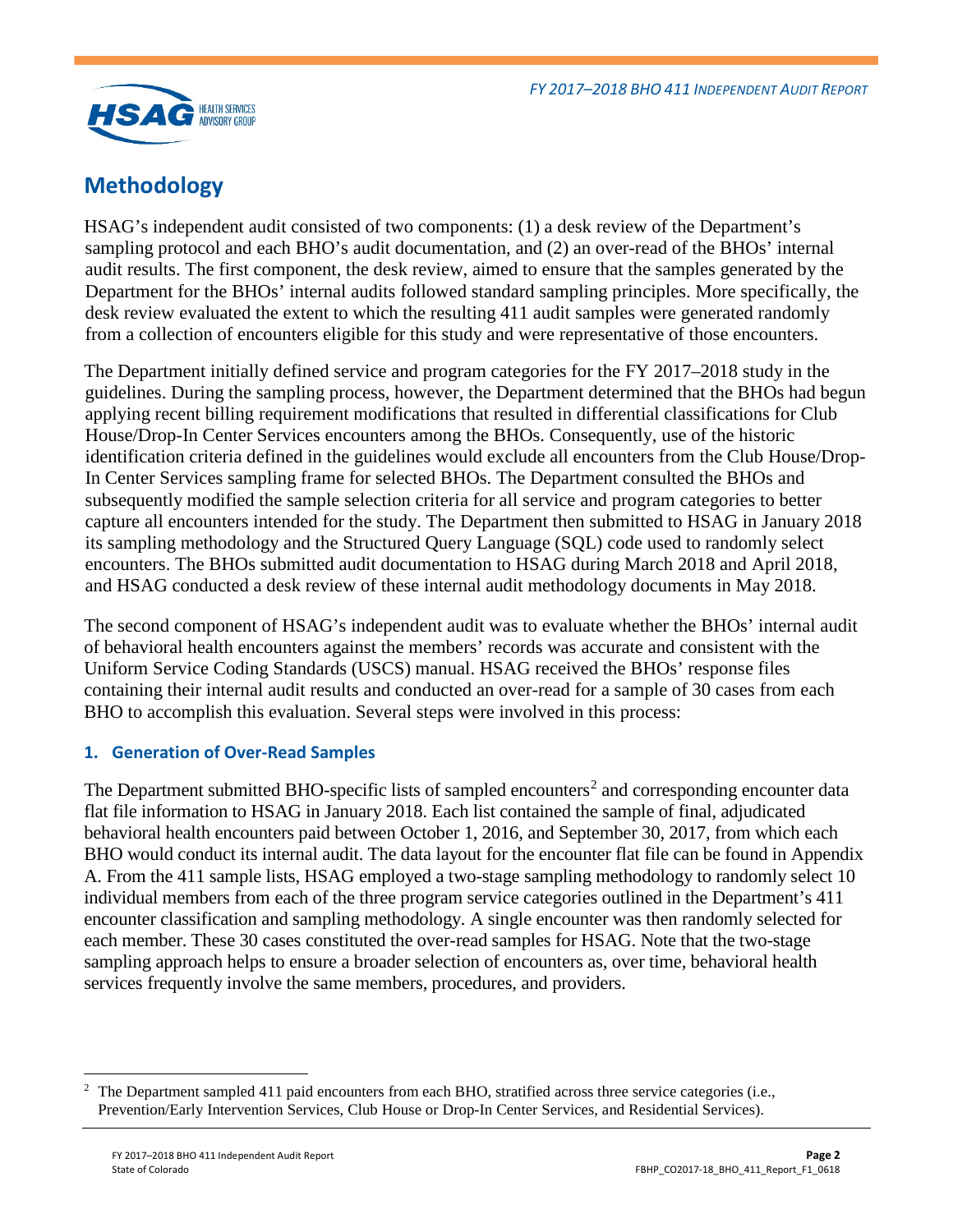

### **2. Audit Tool Development**

Each BHO submitted the response file for its internal 411 audit to HSAG in mid-March 2018. The response file contained all required audited fields and the BHOs' validation results. The data layout for the response file is presented in Appendix B. HSAG designed a web-based data collection tool and corresponding tool instructions in alignment with the guidelines and with the 2015, July 2016, October 2016, January 2017, and July 2017 versions of the USCS manual.<sup>[3](#page-4-0)</sup> A control file containing selected fields from the Department's encounter data flat file and the BHOs' corresponding internal audit values for sampled cases was uploaded into the tool, permitting pre-population of encounter and audit information for each case. Pre-populated information could not be altered, and HSAG's reviewers were required to actively select an over-read response for each data element. Corresponding behavioral health records procured by the BHOs were linked to cases within the tool. The web-based tool allowed the HSAG analyst to extract MS Excel files containing encounter data, BHO audit responses, and HSAG reviewer responses.

#### **3. HSAG's Over-Read Process**

HSAG evaluated the accuracy of the BHOs' audit findings in April 2018. Specifically, HSAG's reviewers validated the BHOs' accuracy in auditing the providers' submitted encounter data in accordance with the USCS manuals specific to the study period. HSAG's over-read did not evaluate the quality of behavioral health record documentation or the providers' accuracy in submitting encounter data, only whether the BHOs' audit responses were accurate based on the review of the supporting behavioral health record documentation submitted by the BHOs. HSAG used the same standards for acceptable record evidence originally established by the Department for the FY 2011–2012 independent audit. HSAG's reviewers entered all over-read results into the web-based HSAG audit tool.

Two HSAG clinical reviewers were trained to conduct the over-read. During the over-read, the reviewer located the selected date of service in the submitted behavioral health record and verified the presence and/or supporting documentation in the medical record for the study elements (e.g., procedure codes, diagnosis codes) as well as whether the study elements aligned with coding standards defined in the USCS manual. National coding guidelines were only used when Current Procedural Terminology (CPT) codes and International Classification of Diseases, Tenth Revision, Clinical Modification (ICD-10-CM) codes were not included in the USCS manual. Next, the HSAG reviewer assessed the audit response of the BHO with respect to the accuracy of the data submitted by the provider. If the HSAG reviewer agreed with the BHO's audit response, a response of "agree" was selected in the tool. If the HSAG reviewer disagreed with the BHO's audit response, a response of "disagree" was selected in the tool. In the event of a disagreement with the BHO's audit findings, the HSAG reviewer would select from the tool a reason from a list of predetermined disagreement reasons specific to each data element. The findings of this audit were based on HSAG's percent of agreement or disagreement with the BHO's responses.

<span id="page-4-0"></span><sup>&</sup>lt;sup>3</sup> Given the expected dates of service for encounters in this study, the guidelines permit the use of the 2015, July 2016, October 2016, January 2017, or July 2017 versions of the USCS manual. All versions are available from the Department at [https://www.colorado.gov/pacific/hcpf/mental-health-rate-reform-0.](https://www.colorado.gov/pacific/hcpf/mental-health-rate-reform-0)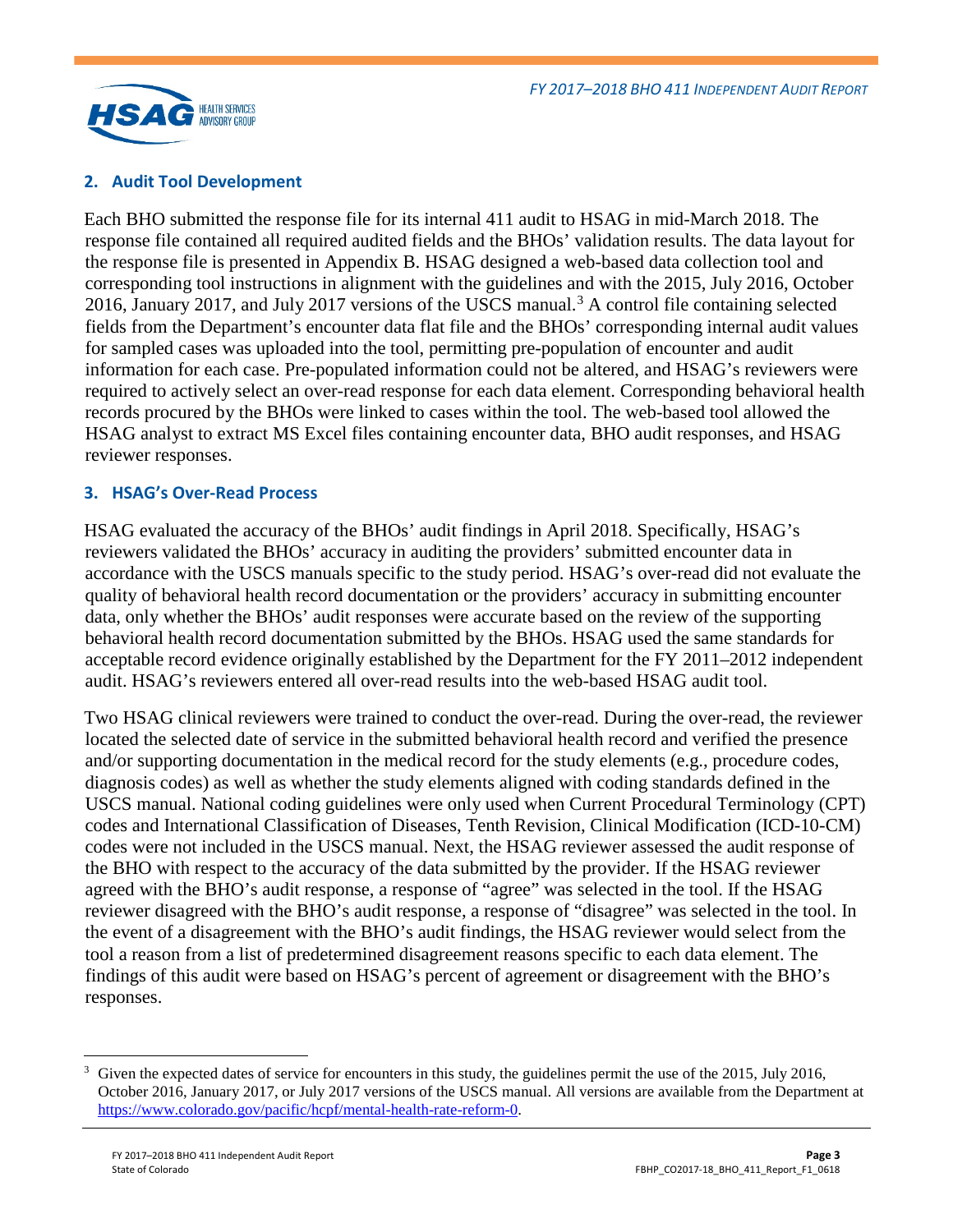

During the over-read, HSAG conducted ongoing an interrater reliability (IRR) assessment by randomly selecting a minimum of 10 percent of completed cases and comparing the over-read results to those from a second HSAG reviewer. For cases in which over-read discrepancies were identified between the first and second reviewers, a third, "Gold Standard" reviewer provided a final determination regarding the appropriate over-read result. Any IRR result that fell below 95 percent required further evaluation by the manager and possible re-training of the reviewer(s).

## **4. Analysis Process**

Upon completion of the over-read, an HSAG analyst exported the results from the audit tool and reviewed the data for consistency and clarity. The analyst also consulted with the lead clinical reviewer for clarification on noted observations entered in the audit tool during the over-read. The HSAG analyst assessed the over-read results to determine the percentage of records for which the HSAG reviewer agreed with the internal audit response from the BHO. Statewide and BHO-specific results were tabulated by service category for data elements audited by the BHOs and overread by HSAG. Analysis results were independently validated by a second HSAG analyst.

## <span id="page-5-0"></span>**Results**

## <span id="page-5-1"></span>*Desk Review*

## **Sampling Methodology**

Due to recent billing requirement modifications adopted by the BHOs, the Department revised historic encounter identification logic for the service program categories included in the study. Consequently, the Department provided descriptions of the sample selection process and the complete, BHO-specific source code used to identify and select encounters for each of the three service program categories. The information provided was sufficiently detailed to show an understanding of the data selection protocol. The Department described both the program service category criteria by which the sample was stratified and how encounters were randomly selected from the processed flat files but did not provide details on how the flat files were processed or assembled prior to generating the sample frame. The Department included a sample of SAS code showing the use of the "SURVEYSELECT" procedure to randomly select 137 encounters with payment dates between October 1, 2016, and September 30, 2017, from 15 previously created BHO- and service category-specific data subsets (i.e., for each BHO, three service category-specific data subsets were created). The Department randomly selected encounters from the BHO- and service category-specific datasets at the encounter-line level. Note that this randomization strategy could produce a sample that includes multiple encounters for the same member.

The Department's sampling methodology did not document the amount of time allowed between the end of the study period and the time at which encounters were selected for review (i.e., the run-out period). The data run-out period allows time for corrections to be applied to the original encounter record, minimizing the likelihood of auditing encounters that may be voided or adjusted after the sample is selected.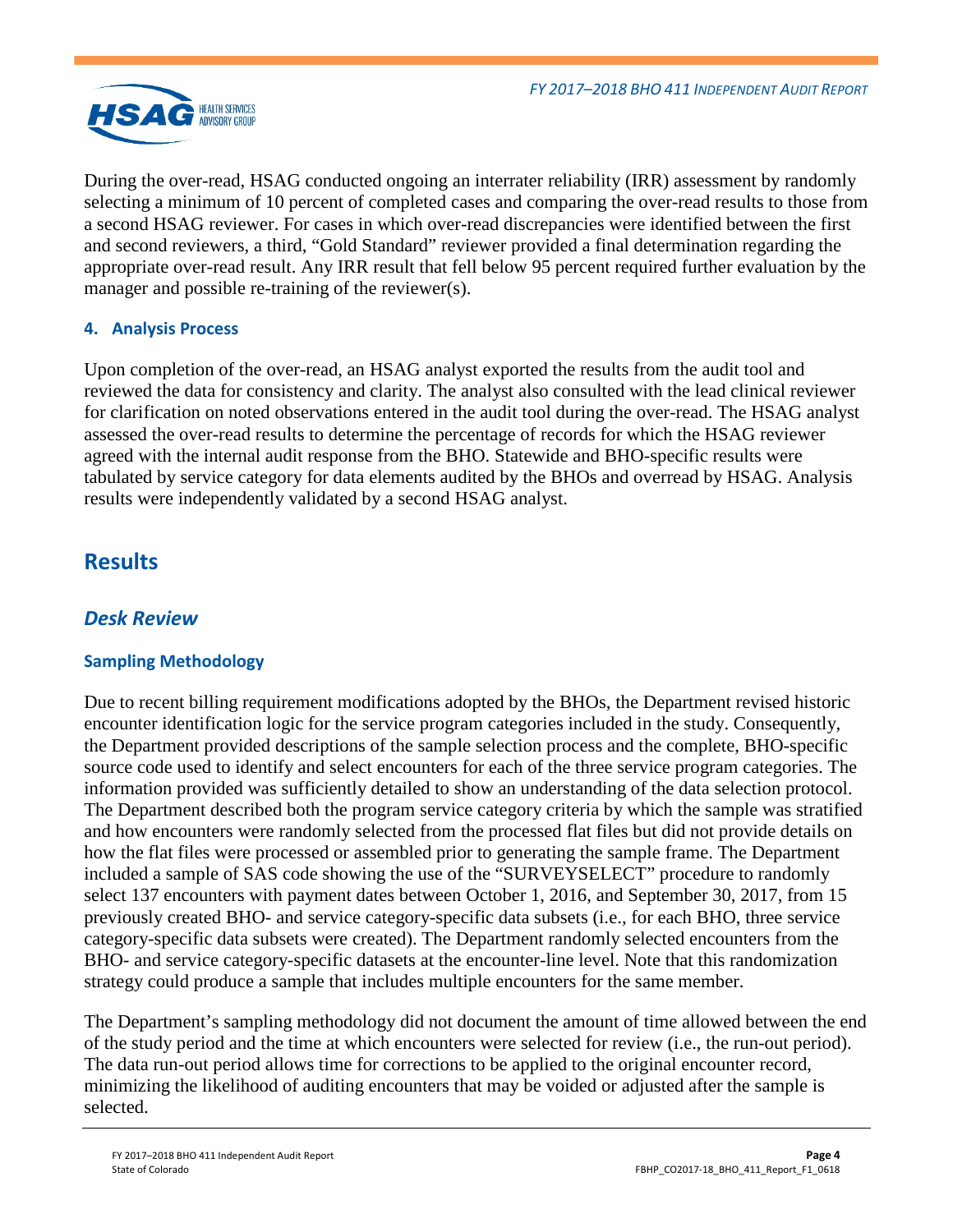

#### **BHOs' Internal Audit Methodology**

As a result of the FY 2011–2012 BHO 411 Independent Audit, subsequent BHO 411 Audit Guidelines have requested internal audit methodology documentation from each BHO. This information is requested as a component of each BHO's Service Coding Accuracy Report to help provide context for the service coding accuracy findings. As a component of the CY 2017 Service Coding Accuracy Report, each BHO provided internal audit methodology information. Since the internal audit documentation is unique to each BHO, documents were not provided in a standardized format and comparisons between BHOs were conducted for informational purposes only. HSAG identified the findings listed below from the BHOs' internal audit methodology documents, and it is important to note that select findings are similar to those reported in previous years.

- Similarities existed in the descriptions of the tool development and audit processes among the BHOs. Three BHOs constructed an audit tool using Microsoft (MS) Excel, and two BHOs used an MS Access database or web-based tool. Additionally, BHOs described the troubleshooting and corrections processes for their tools as well as any calculations built into the tools to facilitate accurate data collection. Each BHO listed the name and credentials of internal staff responsible for audit training and oversight, and one BHO provided information on an external contractor tasked with conducting its 411 audit. HSAG concluded that, with the exceptions of ABC-D and ABC-NE, each BHO conducted its own independent audit.
- Each BHO described the development of its audit tools, subsequent auditor training/auditor professional experience, and any reliability testing. All BHO audits were conducted with at least two auditors, and all organizations provided post-training IRR values above a 90.0 percent agreement threshold. BHOs also provided information on post-audit IRR rates, establishing consistency beyond training and describing corrective actions required when an auditor's IRR rate was lower than the 90.0 percent threshold.
- Each BHO described steps taken to review and validate audit results and provided an explanation of its specific audit instructions. One BHO submitted a copy of instructions provided to the auditors responsible for reviewing the behavioral health records.
- Each BHO described implementing corrective actions plans (CAPs), training, or education for lowscoring providers so as to address deficiencies identified during the audit.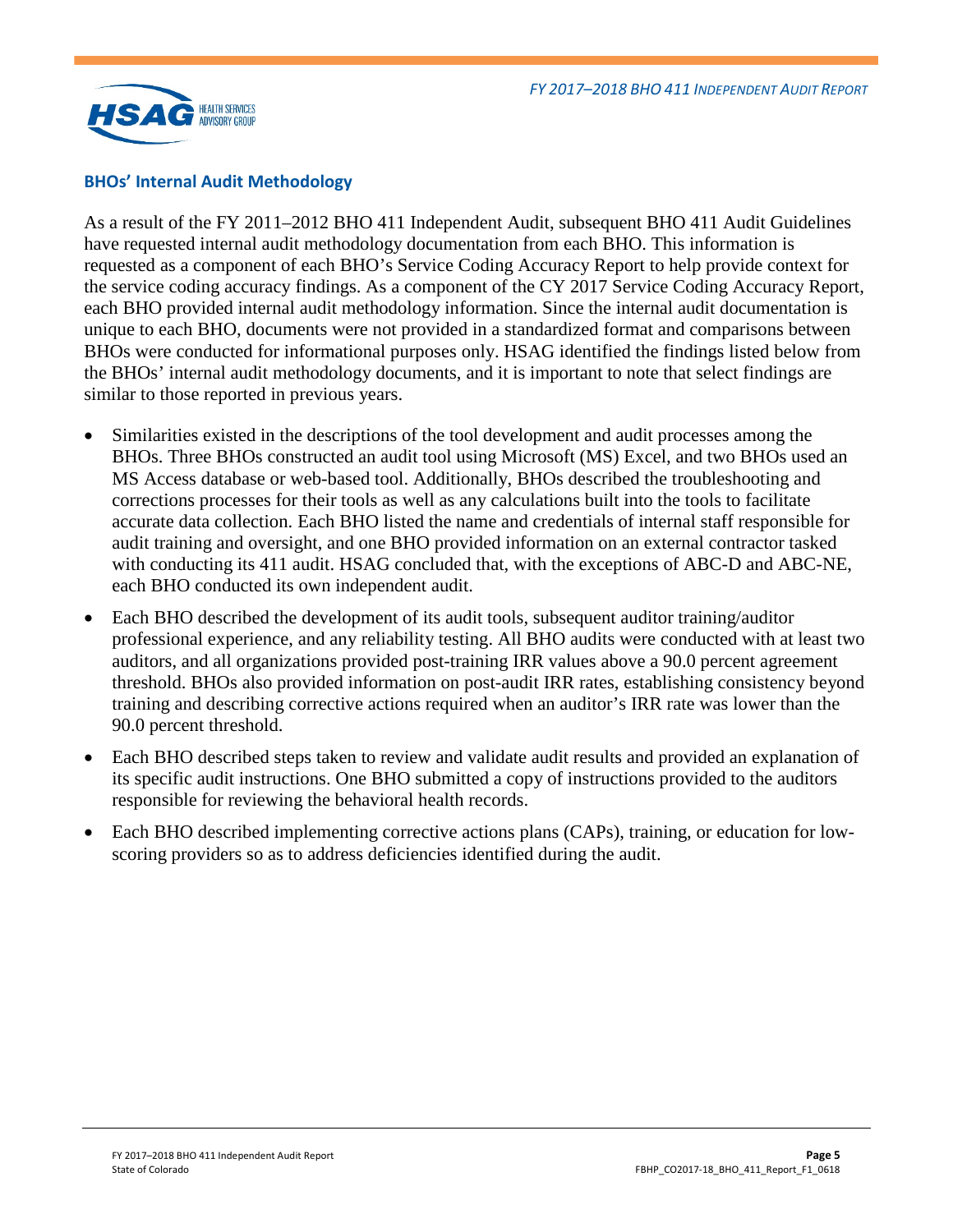

## <span id="page-7-0"></span>*Over-Read of Sample Cases: All Service Types*

### **Overall Agreement Rate**

[Figure 1](#page-7-1) presents the aggregate results from HSAG's over-read of the 150 cases sampled for assessment (30 cases from each BHO). Agreement values could range from 0 percent to 100 percent, where 100 percent represents perfect agreement between the BHOs' audit results and HSAG's over-read results, and 0 percent represents complete disagreement. Appendix C presents HSAG's over-read results for FBHP. Based on each BHO's results, HSAG also calculated an aggregate validation rate for each audit element and repeated these calculations for each of the three program service categories examined during HSAG's FY 2017–2018 411 over-read. To determine the percentage of cases in agreement for key validation elements, HSAG identified cases in which the over-read results agreed with the BHO's audit findings for the *Procedure Code*, *Diagnosis Code*, and *Units* elements; this result is identified in [Figure 1](#page-7-1) as *Validation Elements*.

<span id="page-7-1"></span>



Note: The upper and lower diamonds represent the highest and lowest agreement rates among the BHOs.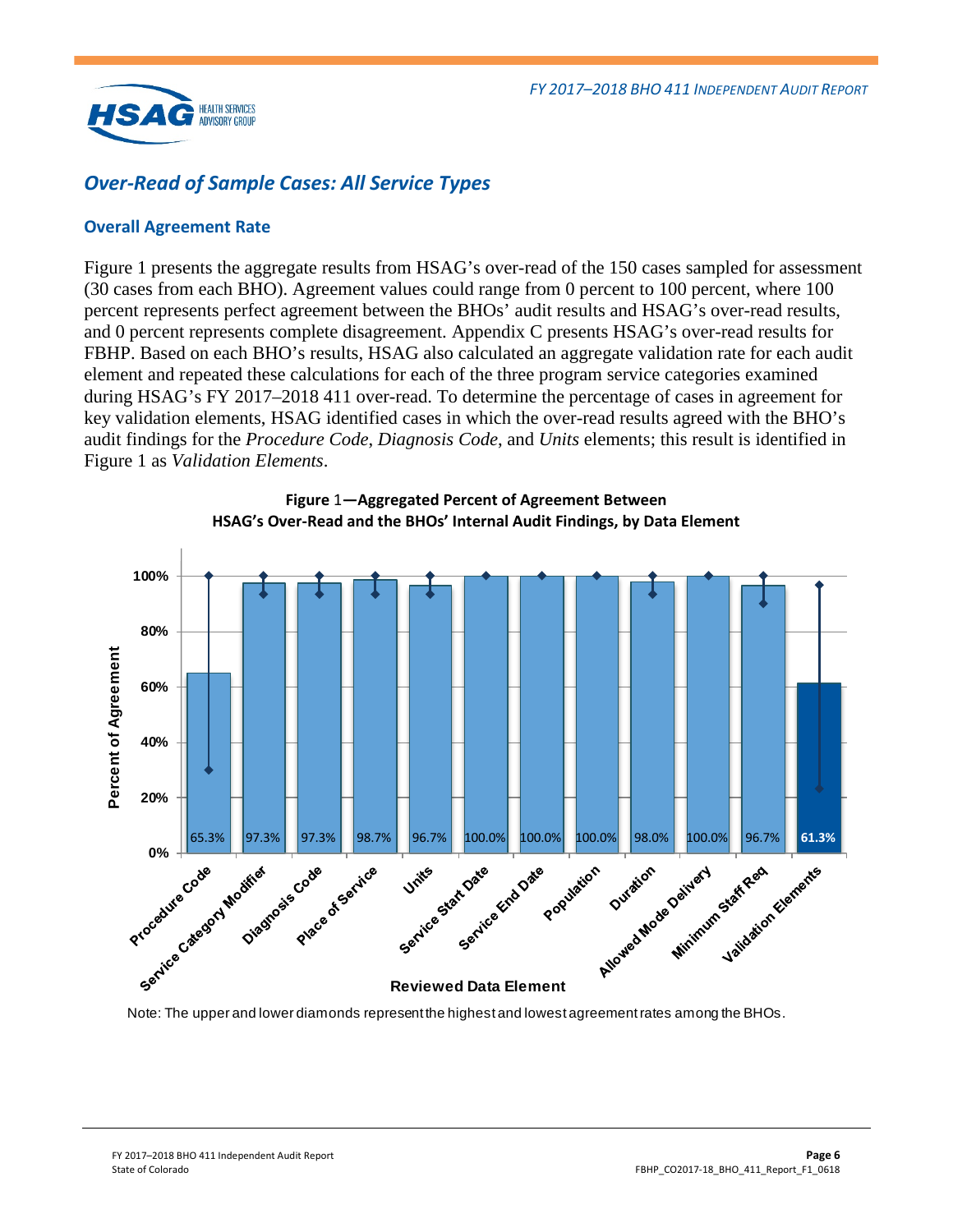

[Figure 1](#page-7-1) illustrates HSAG's agreement with the BHOs' audit results for a composite of selected validation fields (*Procedure Code*, *Diagnosis Code*, and *Units*) as 61.3 percent of the 150 over-read cases (*Validation Elements*, 92 of 150 cases). Only one case (0.7 percent) did not have adequate medical record documentation provided by the BHO, though HSAG's reviewers determined that the BHO's audit determinations for this case were appropriate. Consequently, medical record non-submission contributed minimally to overall indicator disagreement rates. At the BHO level, the agreement rate for *Validation Elements* ranged from 23.3 percent to 96.7 percent.

It is important to note that HSAG's reviewers did not disagree with all three component elements for the *Validation Elements* indicator. The low agreement rate with the BHOs' *Procedure Code* audit determinations (10.3 percent of disagreement cases, n=6 of 58 cases) was the primary component of negative responses for *Validation Elements*. Overall, HSAG reviewers disagreed with the BHO's audit determinations in four instances regarding *Diagnosis Code* (93.1 percent of disagreement cases) and five instances for *Units* (91.4 percent of disagreement cases), underscoring the limited contribution of these elements to the low *Validation Elements* agreement rate.

### **Field-Specific Agreement Rate**

The 11 audited elements achieved aggregate agreement rates ranged from 65.3 percent to 100.0 percent. *Procedure Code* had the lowest aggregate agreement rate for any element (65.3 percent), and BHOspecific agreement rates ranged from 30.0 percent to 100.0 percent. Aggregate agreement rates for the other 10 audited elements were all above 95.0 percent. With 100.0 percent for each element, results for *Service Start Date*, *Service End Date*, *Population,* and *Allowed Mode of Delivery* had the highest aggregate agreement rates. The remaining six data elements had aggregate agreement rates ranging from 96.7 percent to 98.7 percent.

HSAG's reviewers disagreed with BHO auditors' determinations for *Procedure Code* for 52 of 150 cases (34.7 percent). Most disagreement with *Procedure Code* was based on insufficient information in the submitted medical record to support minimum or technical documentation standards listed in the USCS manual for the encounter data procedure code ( $n=47$  of 52 overall cases). In the remaining five *Procedure Code* disagreement cases, HSAG reviewers did not agree with the BHO's audit disagreement finding. Of the 47 *Procedure Code* cases in disagreement due to insufficient documentation, 37 cases did not meet the minimum documentation requirements for the service rendered, 19 cases did not meet technical documentation requirements, and nine cases met neither minimum nor technical documentation requirements. While minimum documentation requirements are specific to the service administered, cases that did not meet technical documentation requirements typically lacked documentation showing provider credentials or dated signatures.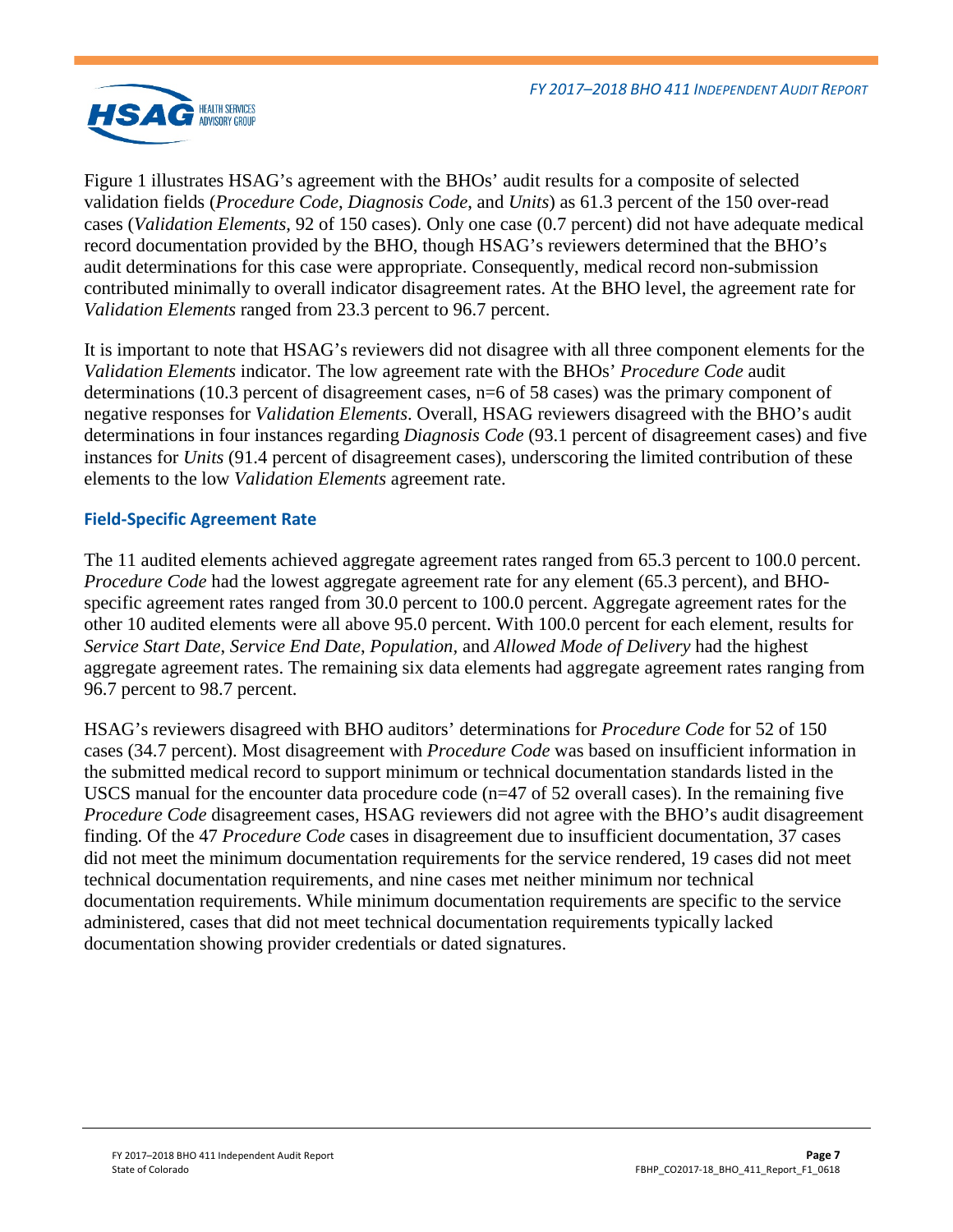

## <span id="page-9-0"></span>*Over-Read of Sample Cases: Prevention/Early Intervention Services*

## **Overall Agreement Rate**

<span id="page-9-1"></span>[Figure 2](#page-9-1) presents the aggregate results from HSAG's over-read of the 50 cases with Prevention/Early Intervention Services (10 cases per BHO).



**Figure 2—Aggregated Percent of Agreement Between HSAG's Over-Read and the BHOs' Internal Audit Findings, by Data Element Prevention/Early Intervention Services**

Note: The upper and lower diamonds represent the highest and lowest agreement rates among the BHOs.

As seen in [Figure 2,](#page-9-1) HSAG agreed with the BHOs' audit determinations for 66.0 percent (n=33) of the 50 Prevention/Early Intervention Services cases, based on the composite of selected indicators represented by *Validation Elements*. The agreement rate for *Validation Elements* by BHO ranged from 20.0 percent to 90.0 percent. Low aggregate *Procedure Code* agreement was the most significant contributor to the low *Validation Elements* agreement rate.

## **Field-Specific Agreement Rate**

All but one of the audited elements achieved aggregate agreement rates of at least 94.0 percent; the lowest aggregate rate was observed for the *Procedure Code* indicator (74.0 percent). Two of five BHOs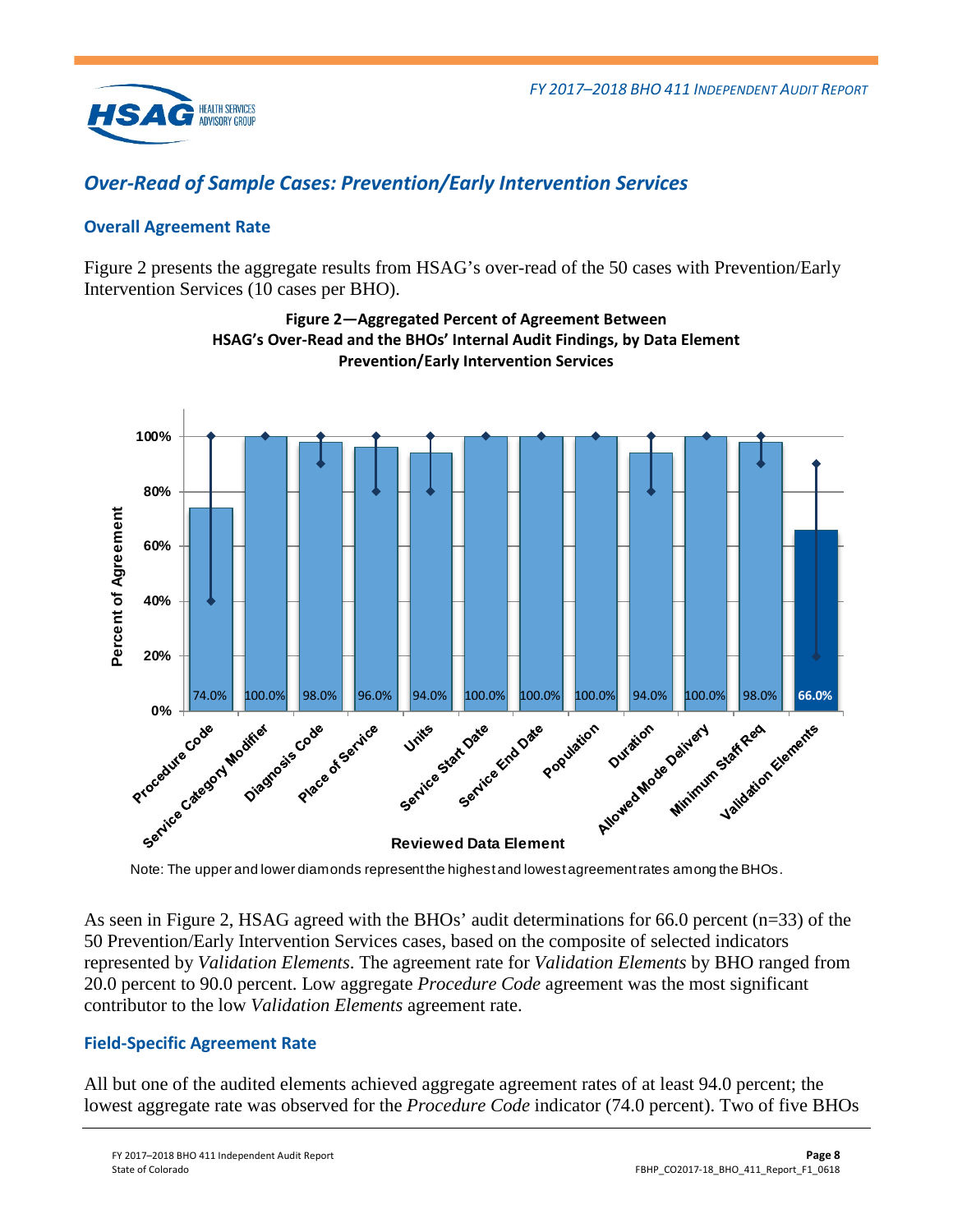

had *Procedure Code* agreement rates at or below 60.0 percent, while the remaining BHOs had rates of at least 80.0 percent. Noncompliance with minimum or technical documentation standards was the primary disagreement reason for eight of the 13 cases.

## <span id="page-10-0"></span>*Over-Read of Sample Cases: Club House or Drop-In Center Services*

## **Overall Agreement Rate**

[Figure 3](#page-10-1) presents the aggregate results from HSAG's over-read of the 50 cases with Club House or Drop-in Center Services (10 cases per BHO).

<span id="page-10-1"></span>

Note: The upper and lower diamonds represent the highest and lowest agreement rates among the BHOs.

As seen in [Figure 3,](#page-10-1) HSAG agreed with the BHOs' audit determinations for 46.0 percent of the 50 Club House/Drop-In Center Services cases (n=23) based on the composite of selected indicators represented by *Validation Elements*. BHO-specific agreement rates ranged from 0.0 to 100 percent, with three BHOs having rates at or below 30.0 percent. Low aggregate *Procedure Code* agreement was the most significant contributor to the low agreement rate for *Validation Elements*.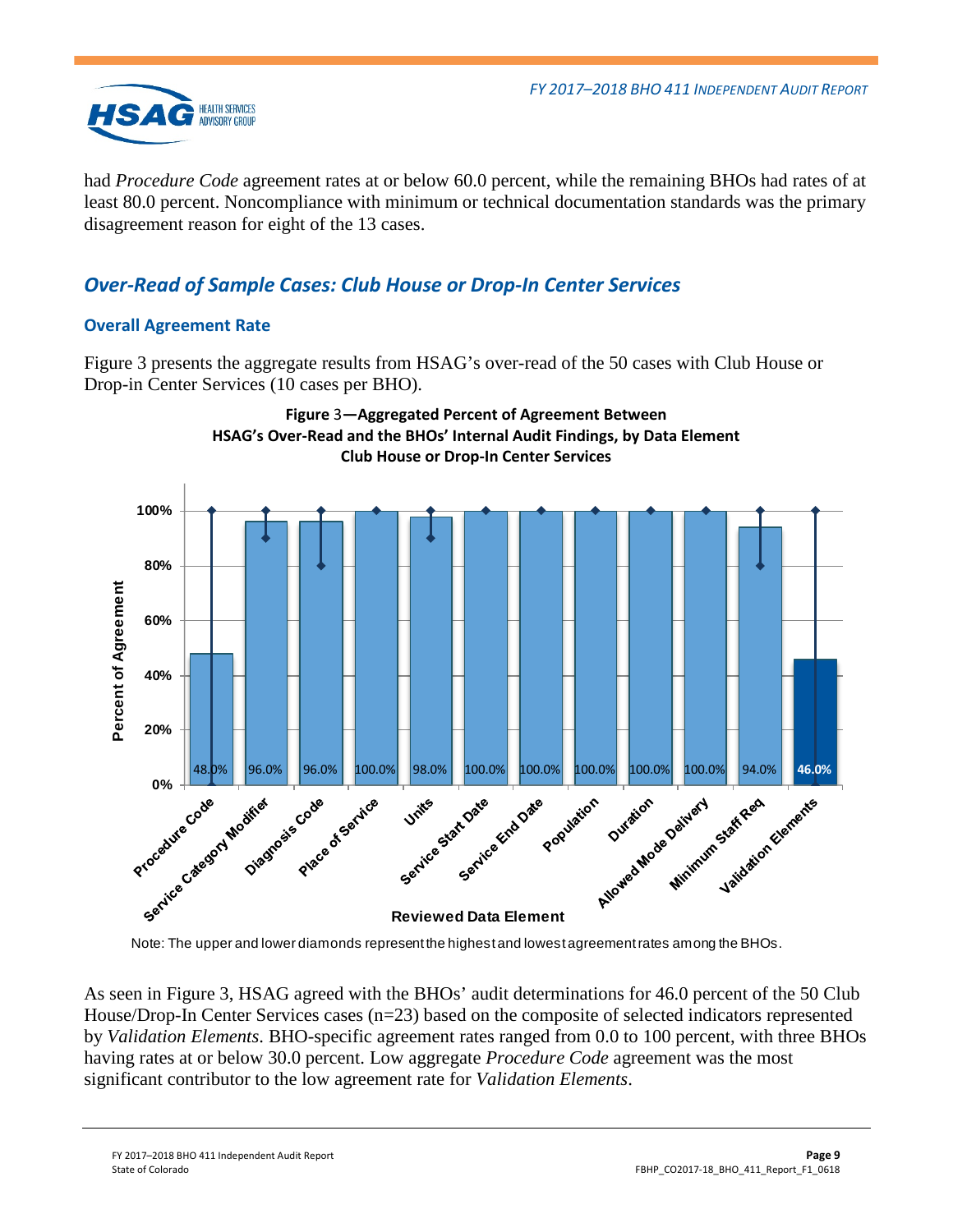

#### **Field-Specific Agreement Rate**

All but one of the audited elements achieved aggregate agreement rates of at least 94.0 percent; the lowest aggregate rate was observed for the *Procedure Code* indicator at 48.0 percent. Three individual BHOs had agreement rates at or below 40.0 percent, while the remaining BHOs had agreement rates of at least 90.0 percent. Among the 26 cases with Procedure Code disagreement, 21 did not meet minimum documentation requirements, 14 did not meet technical documentation requirements, and nine met neither minimum nor technical documentation requirements.

## <span id="page-11-0"></span>*Over-Read of Sample Cases: Residential Services*

#### **Overall Agreement Rate**

<span id="page-11-1"></span>[Figure 4](#page-11-1) presents the aggregate results from HSAG's over-read of the 50 cases sampled from Residential Services encounters (10 cases per BHO).





Note: The upper and lower diamonds represent the highest and lowest agreement rates among the BHOs.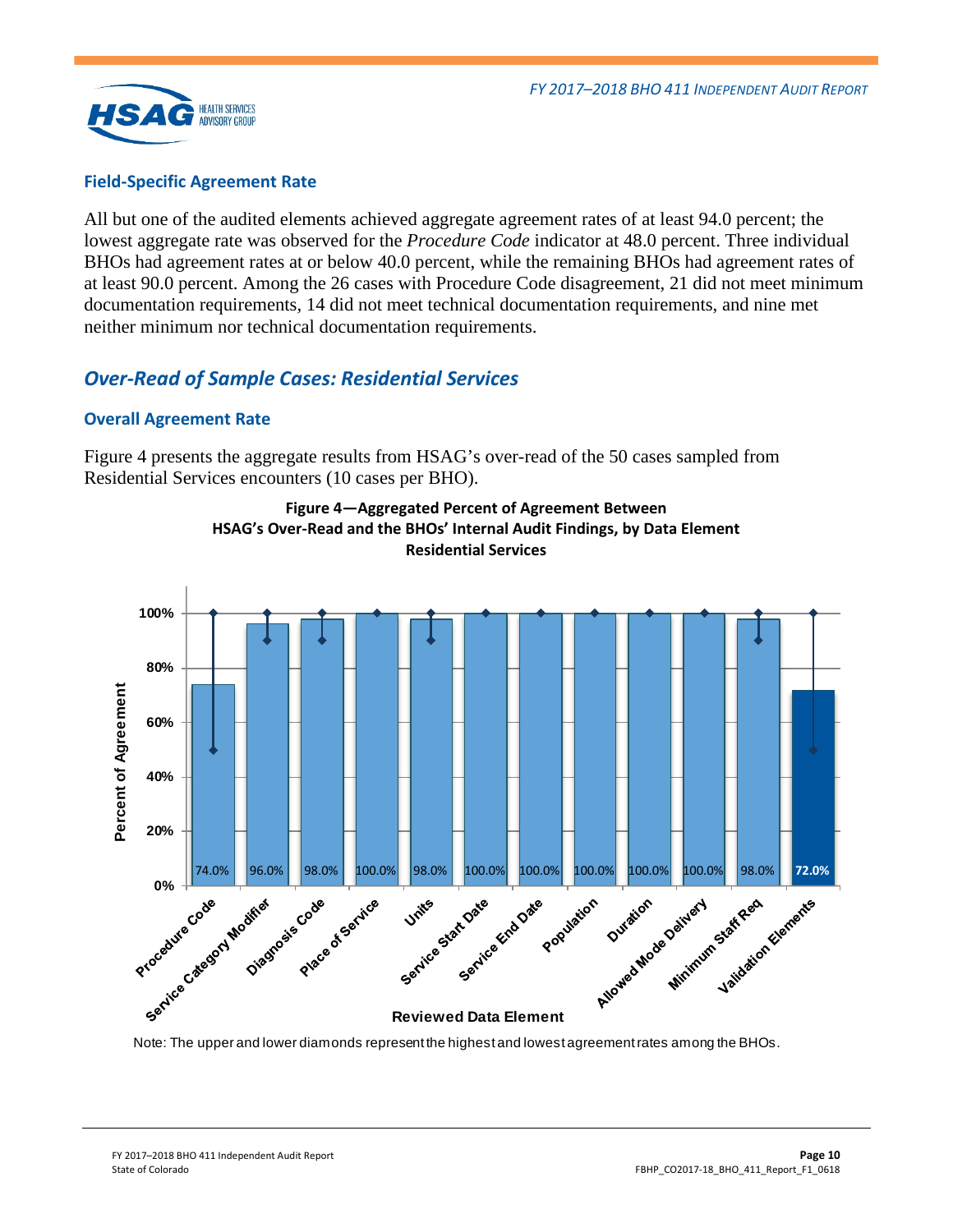

As seen in [Figure 4,](#page-11-1) HSAG's reviewers agreed with the BHOs' audit determinations for 72.0 percent of the 50 Residential Services cases (n=36) based on the composite of selected indicators represented by *Validation Elements*. The BHO-specific agreement rates for *Validation Elements* ranged from 50.0 percent to 100.0 percent, with one BHO having an agreement rate higher than 90.0 percent. Low aggregate *Procedure Code* agreement was the most significant contributor to the low agreement rate for *Validation Elements*.

## **Field-Specific Agreement Rate**

All but one of the audited elements achieved aggregate agreement rates of at least 96.0 percent; the lowest aggregate rate was observed for the *Procedure Code* indicator at 74.0 percent. All but one BHO had at least two cases with *Procedure Code* disagreement due to noncompliance with minimum documentation requirements or technical documentation requirements. Among the 13 disagreement cases, one case did not meet technical documentation requirements and 12 did not meet minimum documentation requirements.

## <span id="page-12-0"></span>**Conclusions**

HSAG's desk review of the Department's sampling methodology and sample selection logic considered two important factors: the inclusion of final, paid encounters specific to the study time frame and encounter data compliance with the classification logic for the assessed service program categories. The submitted sampling methodology document did not include all sampling frame construction details (e.g., the process for removing voided or adjudicated encounters from the sample frame). However, the sampling methodology detailed how the sample frame was constructed for each service program category and BHO. This level of information was necessary because encounter identification strategies varied by BHOs for Club House and Drop-In Center Services encounters. Note that the sample selection logic did not include steps for deduplicating the encounters in the sample frame, nor did it include steps to ensure that each sampled encounter was associated with a distinct member (i.e., a single member could have multiple encounters included in the audit sample across service program categories). Though a multi-stage sampling approach would allow the Department to assess encounter data accuracy across a wider range of members and providers, the current methodology granted equal weight to each encounter in the sampling frame and was sufficient for the overall intent of the study.

Encounter classification was more complex for the FY 2017–2018 study than in prior years due to billing requirement modifications that the BHOs applied to portions of their encounter data submissions. This permitted BHOs to submit encounters for the assessed service program categories with procedure codes and/or service category modifiers that differed from those that historically identified encounters for Prevention/Early Intervention, Club House/Drop-In Center, or Residential services. The initial sample frame created revealed procedure code and modifier inconsistencies, which resulted in no Club House /Drop-In Center Services encounters identified for two BHOs. The Department worked with the BHOs to ensure that encounters for all service program categories were submitted in a manner that permitted systematic classification and required some BHOs to update and re-submit encounters to facilitate sample frame generation. While the resulting sampling methodology was BHO-specific, this process ensured consistency throughout the encounter data process.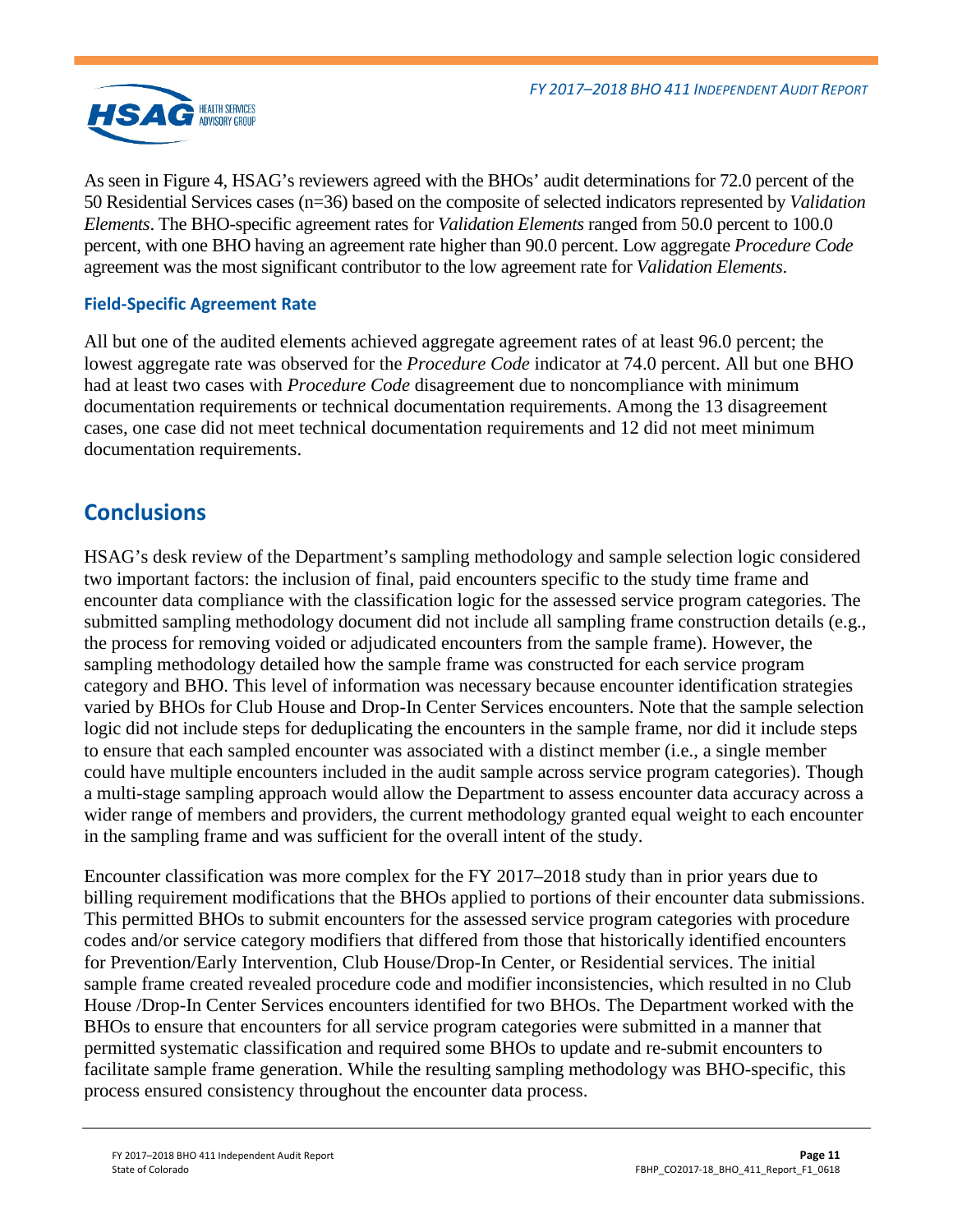

Of the 150 over-read cases, HSAG's reviewers agreed with the BHO auditors' determinations for all 11 elements for 90 cases (i.e., all-element agreement rate of 60.0 percent) and disagreed with BHO auditors' determinations for only one the of 11 elements for an additional 47 cases (31.3 percent). This represents minimal change from FY 2016–2017 over-read results, wherein the all-element agreement rate was 62.0 percent. All-element agreement rates by service program category did not exceed 70.0 percent (Residential Services), and the lowest all-element agreement rate (44.0 percent) was observed for Club House/Drop-In Center Services cases.

Except for *Procedure Code*, HSAG's reviewers had minimal disagreement with the BHOs' audit determinations (i.e., disagreement with five or fewer cases) for six of the 11 elements assessed. Overall, HSAG's reviewers agreed with the BHOs' audit determinations for all cases for four elements (*Service Start Date*, *Service End Date*, *Population*, and *Allowed Mode of Delivery*). When agreement rates were examined at the service program category level, HSAG's reviewers had complete agreement with the BHO's audit determinations for at least five elements. This finding represents an improvement from the FY 2016–2017 results, in which only three elements had all-case agreement (with the removal of a single case with no documentation submitted).

Assessment of the *Validation Elements* indicator (i.e., the composite indicator assessing agreement across the *Procedure Code*, *Diagnosis Code*, and *Units* elements) demonstrated the overall impact of *Procedure Code* disagreement within the FY 2017–2018 over-read results. The aggregate agreement rate of 61.3 percent represents a substantial decline from FY 2016–2017 results (84.7 percent). Similar to the FY 2016–2017 findings, most *Validation Elements* disagreement cases resulted from *Procedure Code* disagreement (n=52 of 58 cases), while disagreement related to *Diagnosis Code* and *Units* contributed minimally (i.e., HSAG's reviewers disagreed with the BHOs' audit determinations in five or fewer cases for each element). However, overall *Procedure Code* and *Validation Elements* agreement rates varied substantially by BHO, with BHO-specific rate ranges of 70.0 percentage points and 73.3 percentage points, respectively.

Disagreement between HSAG's reviewers and the BHOs' audit determinations for *Procedure Code* were primarily related to documentation issues, with most of the 52 disagreement cases either failing to meet minimum documentation requirements or failing to meet technical documentation requirements. While technical documentation issues centered around missing provider information (e.g., credentials, signatures, dated signatures), noncompliance with USCS minimum documentation requirements could not be generalized to specific USCS requirements because minimum documentation requirements are not standard across procedure code values. Despite this limitation, HSAG's reviewers determined that some BHO audit determinations did not systematically consider all criteria listed under minimum documentation, implying that the auditors for these BHOs may rank USCS criteria to determine encounter data compliance with medical record documentation. Review of the BHOs' service coding accuracy reports further underscored this finding, as two BHOs listed noncompliance with all minimum documentation criteria as a primary reason for *Procedure Code* disagreement.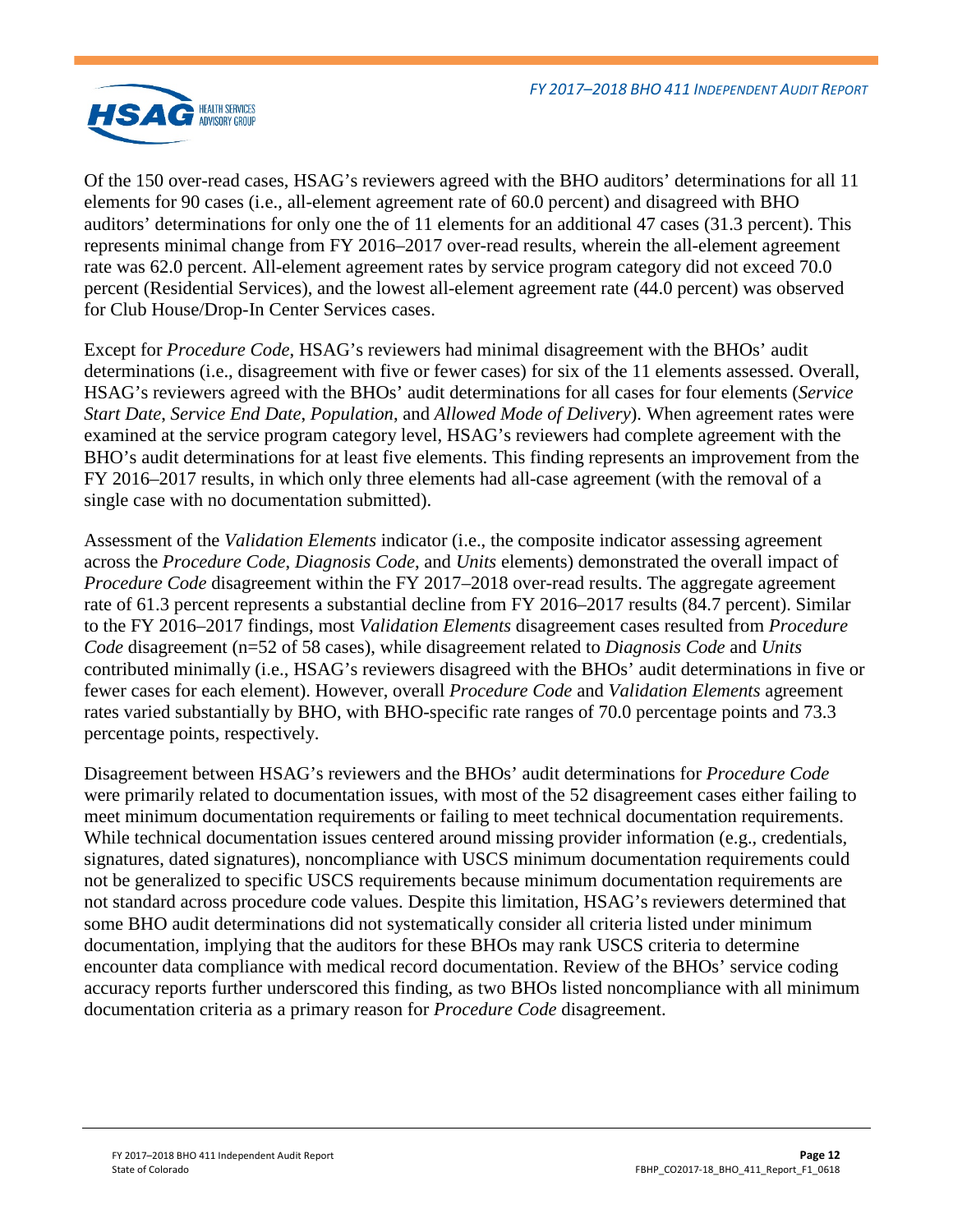

## <span id="page-14-0"></span>**Recommendations**

Due to BHO-specific encounter data coding inconsistencies identified by the Department during sampling, the findings associated with this independent audit are limited to the accuracy of the BHOs' audit determinations and should be used for the Department's information only.

Acting on the prior year's recommendations, the Department has worked with HSAG to monitor quality improvement among services provided related to behavioral health encounters. Specifically, BHOs created quality improvement plans for service coding accuracy and over-read results from the FY 2016– 2017 study; and these findings were implemented throughout CY 2017.

Note that the Department is transitioning between BHOs and the Regional Accountable Entities (RAEs); the RAEs will be responsible for behavioral health services and subsequent encounter data beginning July 1, 2018. As such, HSAG offers the recommendations listed below to facilitate data quality monitoring and review standards that will continue with the transition to RAEs.<sup>[4](#page-14-1)</sup>

Based on the findings described in this report, HSAG offers the following recommendations to improve the quality of future RAE internal audits.

- The Department may benefit from comparing both billing and encounter data quality standards for conflicts and inconsistencies, as billing standards may take precedence regarding claims payment, but may not be as rigorous as encounter data quality standards. In addition to underscoring the identification issues encountered when the Department initially created the 411 sample lists, these discrepancies affected the way encounters were submitted during the measurement period for the FY 2017–2018 study. It will be beneficial to the Department and the RAEs to better streamline billing and data quality requirements, so as to identify and provide guidance regarding potentially contradictory requirements.
- Though encounters included in this assessment were restricted to a specific range of paid dates, sampled cases included dates of service covered by five versions of the USCS manual. As a result, a limited number of cases had two applicable versions of the USCS manual that could be consulted to determine compliance with audit standards. Although the Department provides a summary workbook noting major changes occurring between USCS versions, updated coding standards may not be immediately implemented by behavioral health providers and changes may not be promptly reflected in the encounter data. The Department should establish a fixed timetable for publishing USCS manual revisions, to permit adequate time for providers to implement coding changes and for RAEs to update encounter data oversight procedures.
- The rigor with which the BHOs' auditors applied minimum documentation and technical documentation requirements has fluctuated over the six years in which this study has been conducted. Although FY 2017–2018 findings revealed that interpretation issues arise when criteria are strictly applied, implementation of quality improvement plans has facilitated better data quality

<span id="page-14-1"></span> <sup>4</sup> While not all BHOs will transition to RAEs, recommendations pertaining to auditing standards remain applicable.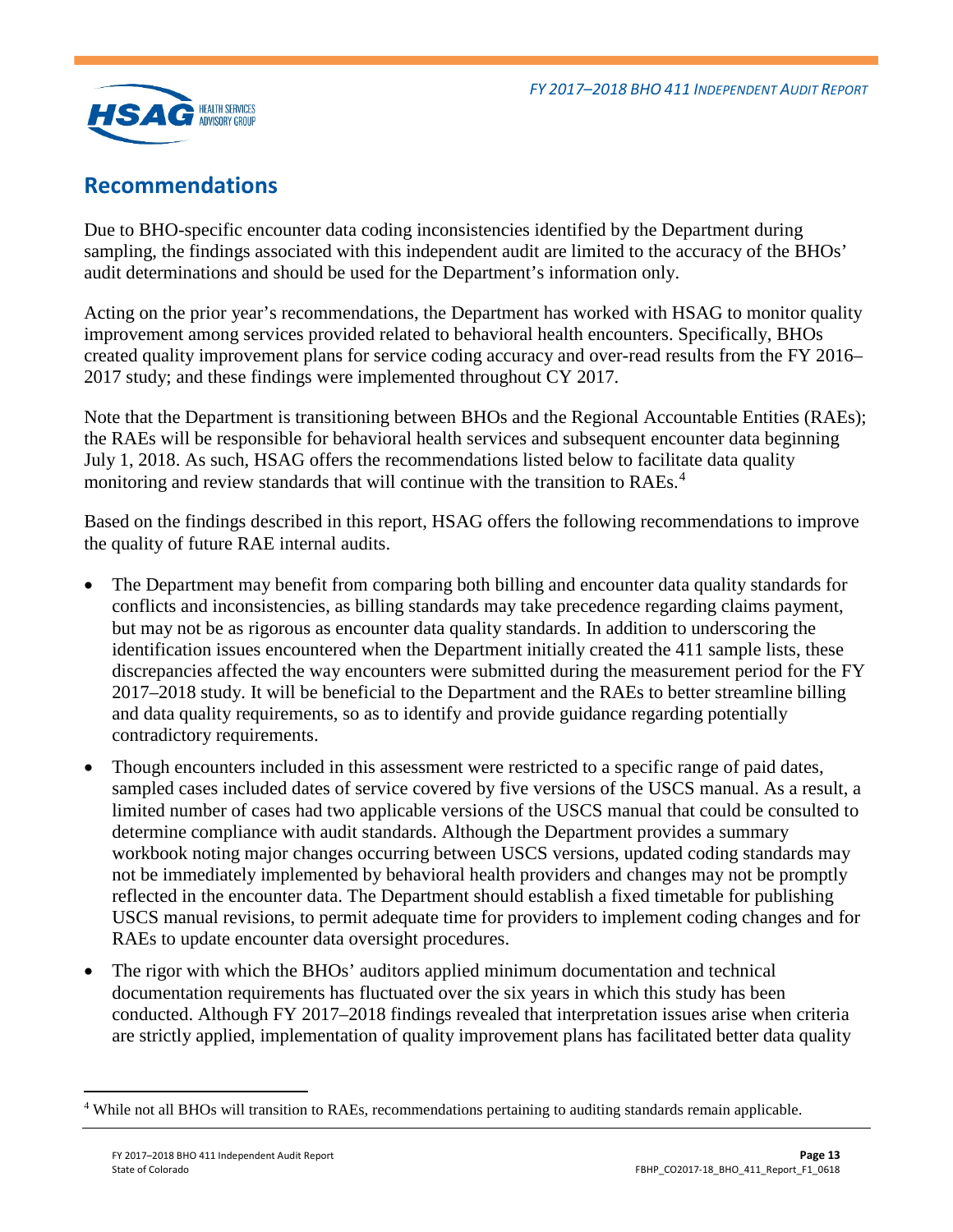*FY 2017–2018 BHO 411 INDEPENDENT AUDIT REPORT*



from providers and better audit quality from the BHOs. Therefore, HSAG recommends that the Department support the RAEs in continuing the quality improvement plans and associated best practices following the July 1, 2018, transition.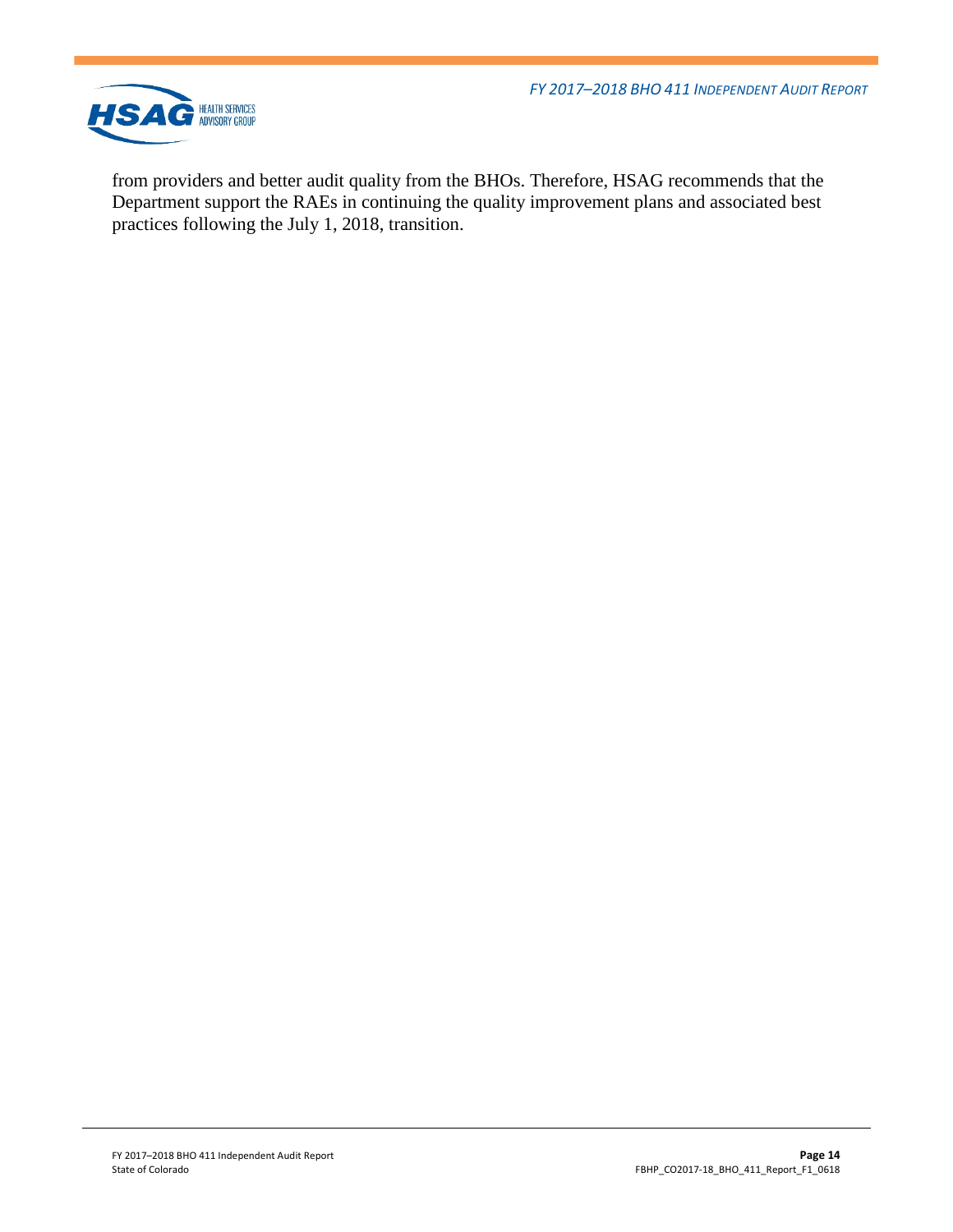

# <span id="page-16-0"></span>**Appendix A. Mental Health Encounter Data Flat File Specifications for BHOs**

This table was copied from the *FY 2017–2018 Annual BHO Encounter Data Quality Review Guidelines*  Appendix I, Encounter Data Flat File layout.

|                  | <b>Data Element (Field)</b>                        | Status*               | <b>Format</b>             | Length         | <b>Valid Value</b> |
|------------------|----------------------------------------------------|-----------------------|---------------------------|----------------|--------------------|
| $\boldsymbol{0}$ | Record No                                          | R                     | $\boldsymbol{X}$          | Integer        | Sequential number  |
| $\mathbf{1}$     | <b>Transaction Header</b>                          | $\mathbf R$           | X                         | $\mathbf{1}$   | Encounter data     |
| $\overline{2}$   | <b>Transaction Date</b>                            | ${\bf R}$             | $\mathbf X$               | 8              | Encounter data     |
| 3                | <b>Submitter Organization Name</b>                 | $\mathbf R$           | $\mathbf X$               | Flexible       | Encounter data     |
| $\overline{4}$   | <b>Submitter Contact Number</b>                    | $\overline{C}$        | 9                         | 10             | Encounter data     |
| 5                | <b>Billing Provider Name</b>                       | $\mathbf R$           | X                         | Flexible       | Encounter data     |
| 6                | <b>Billing Provider Identification</b>             | $\mathbf R$           | $\boldsymbol{\mathrm{X}}$ | 8              | Encounter data     |
| 7                | <b>Client Last Name</b>                            | $\mathcal{C}$         | X                         | Flexible       | Encounter data     |
| 8                | <b>Client First Name</b>                           | $\overline{C}$        | $\overline{X}$            | Flexible       | Encounter data     |
| 9                | <b>Client Medicaid Identification</b>              | $\mathbf R$           | $\mathbf X$               | 7              | Encounter data     |
| 10               | <b>Client ZIP Code</b>                             | $\mathbf R$           | $\overline{X}$            | Flexible       | Encounter data     |
| 11               | <b>Client Date of Birth</b>                        | $\overline{C}$        | $\overline{X}$            | 8              | Encounter data     |
| 12               | <b>Client Gender</b>                               | $\overline{C}$        | $\boldsymbol{\mathrm{X}}$ | $\mathbf{1}$   | Encounter data     |
| 13               | Claim Number                                       | $\mathbf R$           | $\mathbf X$               | Flexible       | Encounter data     |
| 14               | Claim Version                                      | ${\bf R}$             | $\bar{X}$                 | 1              | Encounter data     |
| 15               | Primary ICD-9 or ICD-10 Diagnosis Code             | $R^{**}$              | $\boldsymbol{\mathrm{X}}$ | 5              | Encounter data     |
| 16               | Second ICD-9 or ICD-10 Diagnosis Code              | $\mathsf{C}$          | $\boldsymbol{\mathrm{X}}$ | 5              | Encounter data     |
| 17               | Third ICD-9 or ICD-10 Diagnosis Code               | $\overline{C}$        | X                         | $\overline{5}$ | Encounter data     |
| 18               | Fourth ICD-9 or ICD-10 Diagnosis Code              | $\overline{C}$        | $\mathbf X$               | 5              | Encounter data     |
| 19               | POS/Bill Type                                      | $\mathbf R$           | X                         | $\overline{2}$ | Encounter data     |
| 20               | <b>Approved Amount</b>                             | $\mathcal{C}$         | Number                    | Double         | Encounter data     |
| 21               | Paid Amount                                        | $\mathcal{C}$         | Number                    | Double         | Encounter data     |
| 22               | Service Line Number                                | $\mathbf R$           | Number                    | Integer        | Encounter data     |
| 23               | Line Paid Amount                                   | $\overline{C}$        | Number                    | Double         | Encounter data     |
| 24               | Procedure Code                                     | $\mathbf R$           | X                         | 5              | Encounter data     |
| 25               | Service/Program Category<br>(Procedure Modifier 1) | $\mathbf R$           | X                         | $\overline{2}$ | Encounter data     |
| 26               | Procedure Modifier 2                               | $\overline{C}$        | $\mathbf X$               | $\overline{2}$ | Encounter data     |
| 27               | Procedure Modifier 3                               | $\overline{C}$        | X                         | $\overline{2}$ | Encounter data     |
| 28               | Procedure Modifier 4                               | $\mathcal{C}$         | X                         | $\overline{2}$ | Encounter data     |
| 29               | Procedure Description                              | $\overline{C}$        | X                         | Flexible       | Encounter data     |
| 30               | Revenue code                                       | $\mathbf R$           | $\boldsymbol{\mathrm{X}}$ | Flexible       | Encounter data     |
| 31               | Units                                              | $\overline{\text{R}}$ | Number                    | Integer        | Encounter data     |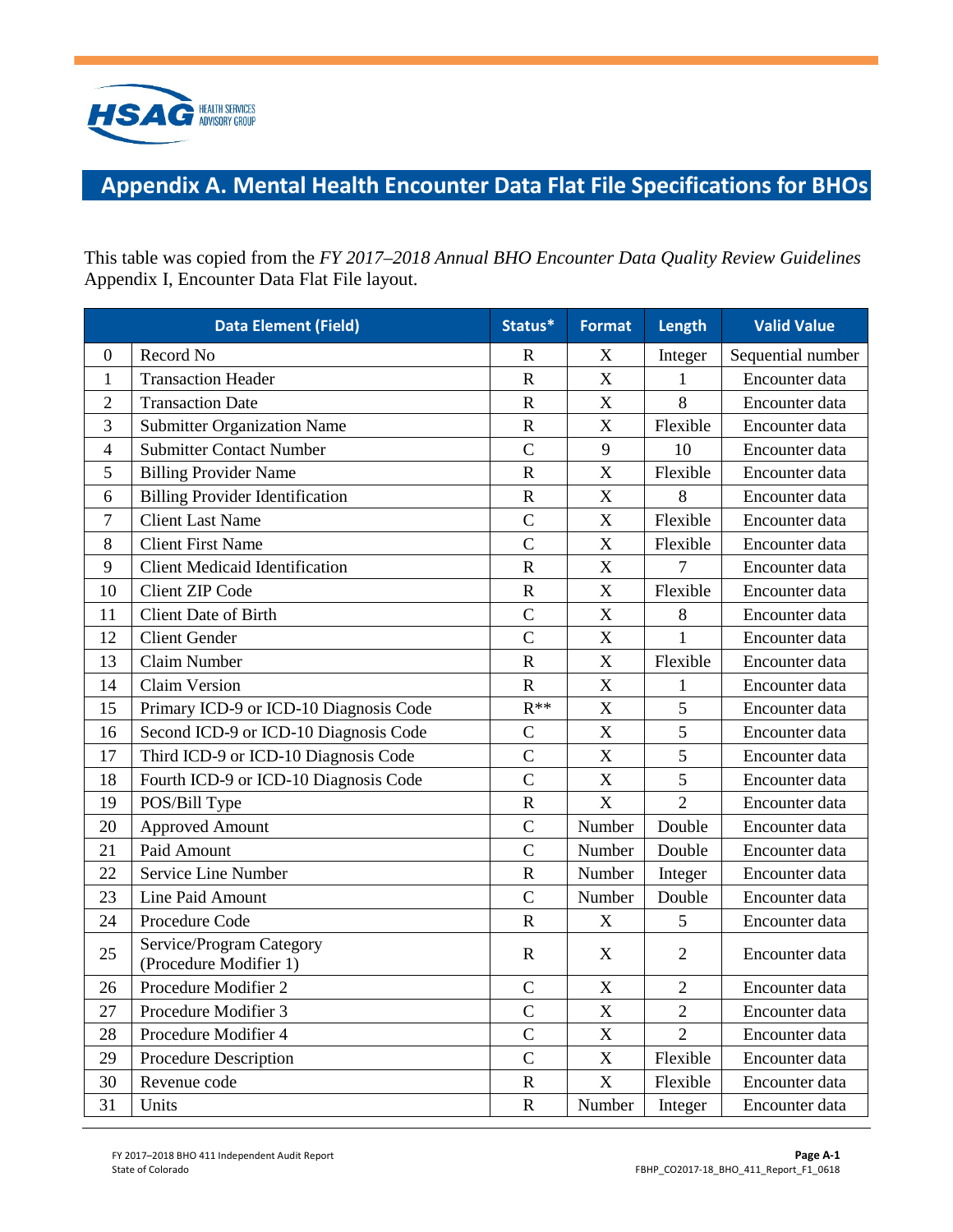

| <b>Data Element (Field)</b> |                                                      | Status*       | <b>Format</b> | Length                      | <b>Valid Value</b> |
|-----------------------------|------------------------------------------------------|---------------|---------------|-----------------------------|--------------------|
| 32                          | <b>Service Start Date</b>                            | R             | X             | 8                           | Encounter data     |
| 33                          | <b>Service End Date</b>                              | C             | X             | 8                           | Encounter data     |
| 34                          | <b>Admission Date</b>                                | C             | X             | 8                           | Encounter data     |
| 35                          | Principal ICD-9 or ICD-10 Surgical Procedure<br>Code | $\mathcal{C}$ | X             | 7                           | Encounter data     |
| 36                          | Secondary ICD-9 or ICD-10 Surgical Procedure<br>Code | $\mathcal{C}$ | X             | 7                           | Encounter data     |
| 37                          | Discharge Status Code                                | $\mathcal{C}$ | X             | $\mathcal{D}_{\mathcal{L}}$ | Encounter data     |
| 38                          | <b>BHO</b> Name                                      | $\mathbf R$   | X             | Flexible                    | Encounter data     |
| 39                          | <b>BHO</b> Medicaid ID                               | $\mathbf R$   | X             | 8                           | Encounter data     |
| 40                          | <b>FCLN</b>                                          | R             | Number        | Integer                     | Encounter data     |
| 41                          | <b>Payment Date</b>                                  | R             | X             | 8                           | Encounter data     |
| 42                          | Rendering Provider ID                                | R             | X             | Flexible                    | Encounter data     |

 $*R$  = Required,  $C$  = Conditional

\*\*A primary ICD-10 diagnosis code is required if the service occurred on October 1, 2015, or later.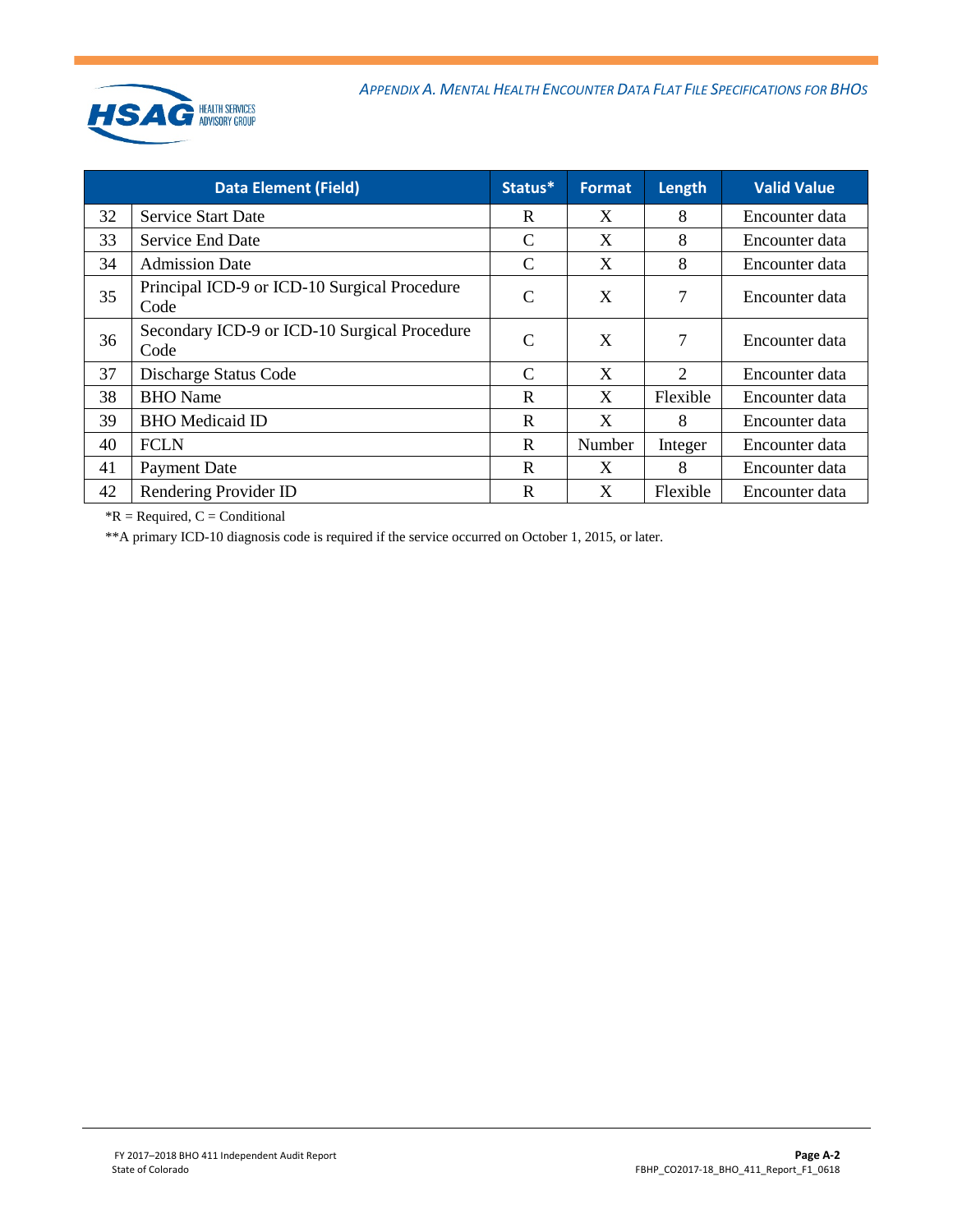

# <span id="page-18-0"></span>**Appendix B. Response Data Layout for Encounter Quality Audit for BHOs**

This table was copied from the *FY 2017–2018 Annual BHO Encounter Data Quality Review Guidelines*  Appendix II, Audit Response File layout.

|                | <b>Data Element (Field)</b>                                                | <b>Data Description</b>                                                                                                                                                                                                                                                                                                                                                                                                                                                                 | <b>Format</b> | Length       |
|----------------|----------------------------------------------------------------------------|-----------------------------------------------------------------------------------------------------------------------------------------------------------------------------------------------------------------------------------------------------------------------------------------------------------------------------------------------------------------------------------------------------------------------------------------------------------------------------------------|---------------|--------------|
| $\mathbf{0}$   | Record No                                                                  | Sequential number for each of 411 records; Should<br>align with the <i>Record No</i> in the flat file (Appendix I)                                                                                                                                                                                                                                                                                                                                                                      | X             | Integer      |
| $\mathbf{1}$   | <b>Encounter Procedure Code</b>                                            | 0=No supporting doc, or not consistent w the doc, or<br>not in the USCS, or does not comply with the service<br>description in USCS*; $1 = yes$ , consistent with the<br>minimum supporting doc requirements and complies<br>with USCS<br>*all of the information under the headings of<br>"procedure code description," "service description,"<br>"notes," "minimum documentation requirements,"<br>and "example activities" should be taken into account<br>when they are applicable. |               |              |
| $\overline{2}$ | <b>Encounter Diagnosis Code</b>                                            | 0=No doc, or not consistent w the supporting doc, or<br>not comply w the diagnosis code requirement in<br>USCS; 1=yes, comply and consistent                                                                                                                                                                                                                                                                                                                                            |               | $\mathbf{1}$ |
| 3              | <b>Encounter POS</b>                                                       | 0=No doc, or not consistent w the supporting doc, or<br>not comply w USCS; 1=yes, comply                                                                                                                                                                                                                                                                                                                                                                                                | X             | $\mathbf{1}$ |
| $\overline{4}$ | <b>Encounter Service</b><br>Cat/Program Category<br>(Procedure Modifier 1) | 0=Not comply with the program category requirement<br>in the USCS for the encounter procedure code;<br>$1 = yes$ , comply                                                                                                                                                                                                                                                                                                                                                               | X             | $\mathbf{1}$ |
| 5              | <b>Encounter Units</b>                                                     | 0=No supporting doc, or not consistent w the doc or<br>not within the duration allowed by USCS; 1=yes,<br>comply                                                                                                                                                                                                                                                                                                                                                                        | X             | $\mathbf{1}$ |
| 6              | <b>Encounter Service Start</b><br>Date                                     | 0=Start date does not comply w the supporting doc;<br>$l = \text{comply}$                                                                                                                                                                                                                                                                                                                                                                                                               | X             | $\mathbf{1}$ |
| $\overline{7}$ | <b>Encounter Service End</b><br>Date                                       | 0=End date does not comply w the supporting doc; $1=$<br>comply                                                                                                                                                                                                                                                                                                                                                                                                                         | X             | $\mathbf{1}$ |
| 8              | Doc_Population                                                             | 0=No doc or not comply w USCS; 1=yes, comply                                                                                                                                                                                                                                                                                                                                                                                                                                            | $\mathbf X$   | $\mathbf{1}$ |
| 9              | Doc_Duration                                                               | $0 = No$ doc or not comply w USCS; $1 = yes$ , comply                                                                                                                                                                                                                                                                                                                                                                                                                                   | X             | $\mathbf{1}$ |
| 10             | Doc_Allowed_Mode_Deliv<br>ery                                              | 0=No doc or not comply w USCS; 1=yes, comply                                                                                                                                                                                                                                                                                                                                                                                                                                            | $\mathbf X$   | $\mathbf{1}$ |
| 11             | Doc_Staff_Req                                                              | 0=No doc or not comply w USCS if procedure code is<br>included in USCS; 1=yes, comply<br>See further details in Appendix II following this<br>table**                                                                                                                                                                                                                                                                                                                                   | X             | $\mathbf{1}$ |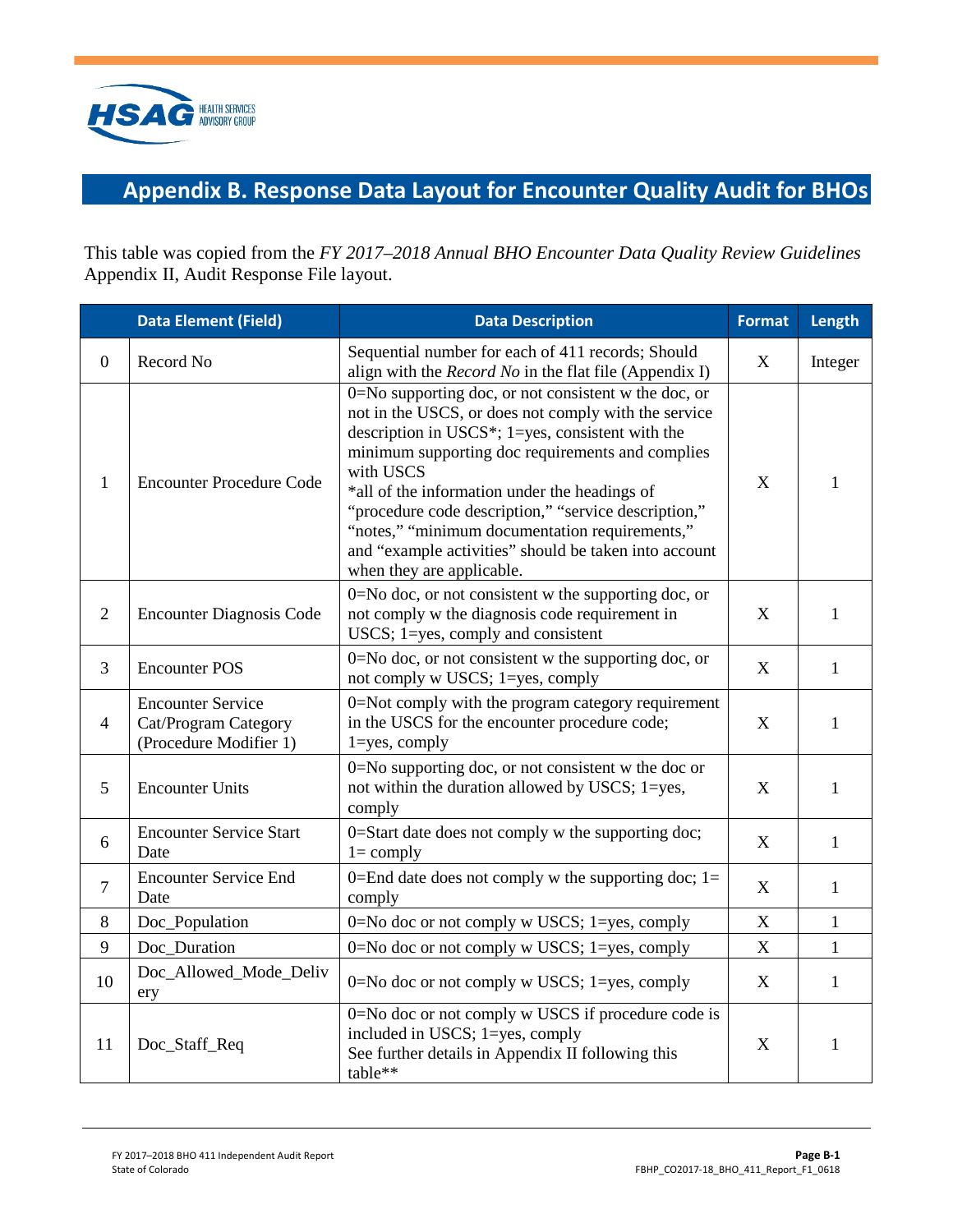

|    | <b>Data Element (Field)</b> | <b>Data Description</b>                                                                                                         | <b>Format</b> | Length   |
|----|-----------------------------|---------------------------------------------------------------------------------------------------------------------------------|---------------|----------|
| 12 | Doc Procedure Code          | Procedure Code in the supporting doc;<br>'NA' if there is no document or unable to determine<br>service based on documentation  | X             | 5        |
| 13 | Doc_Diag                    | Diagnosis code in the supporting doc;<br>'NA' if there is no document                                                           | X             | 5        |
| 14 | Doc_POS                     | Place of Service in the supporting doc;<br>'NA' if there is no document                                                         | X             | 2        |
| 15 | Doc_Units                   | Max of the units comply w USCS if procedure code is<br>included in USCS; 'NA' if there is no document                           | X             | Integer  |
| 16 | Doc_Service Start Date      | Start Date in the doc; 'NA' if there is no doc;                                                                                 | X             | 8        |
| 17 | Doc_Service End Date        | End Date in the doc; 'NA' if there is no doc;                                                                                   | X             | 8        |
| 18 | <b>USCS Version Used</b>    | 1=October 2016 version, 2=January 2017 version,<br>$3 =$ July 2017 version, 4=July 2016 version, 5=2015<br>version <sup>†</sup> | X             |          |
| 19 | Comments (optional)         | Any comments, for example 'no documentation<br>received from provider'                                                          | X             | Flexible |

\*\*The Doc\_Staff\_Req field assesses whether or not the service administrator has the appropriate credentials for the procedure. Signatures are not a component of complete information for the staff requirement, but are required to meet technical documentation requirements, which are measured in the Encounter Procedure Code field.

For procedures in which the provider may have less than a Bachelor's degree, the provider's title should be listed to confirm that the provider meets the staff requirement. As educational requirements for staff may vary by facility, BHOs may opt to have facilities confirm the level of education for non-credentialed staff (e.g., milieu counselors).

† The guidelines document initially accounted for use of the October 2016, January 2017, and July 2017 USCS Manual versions. Over the course of their internal audits, BHO reviewers noted that their samples included some encounters with services dates falling within the coverage range of the 2015 and July 2016 USCS Manuals. The Department instructed BHOs to use the designations specified in the table to document use of the 2015 and July 2016 manual versions.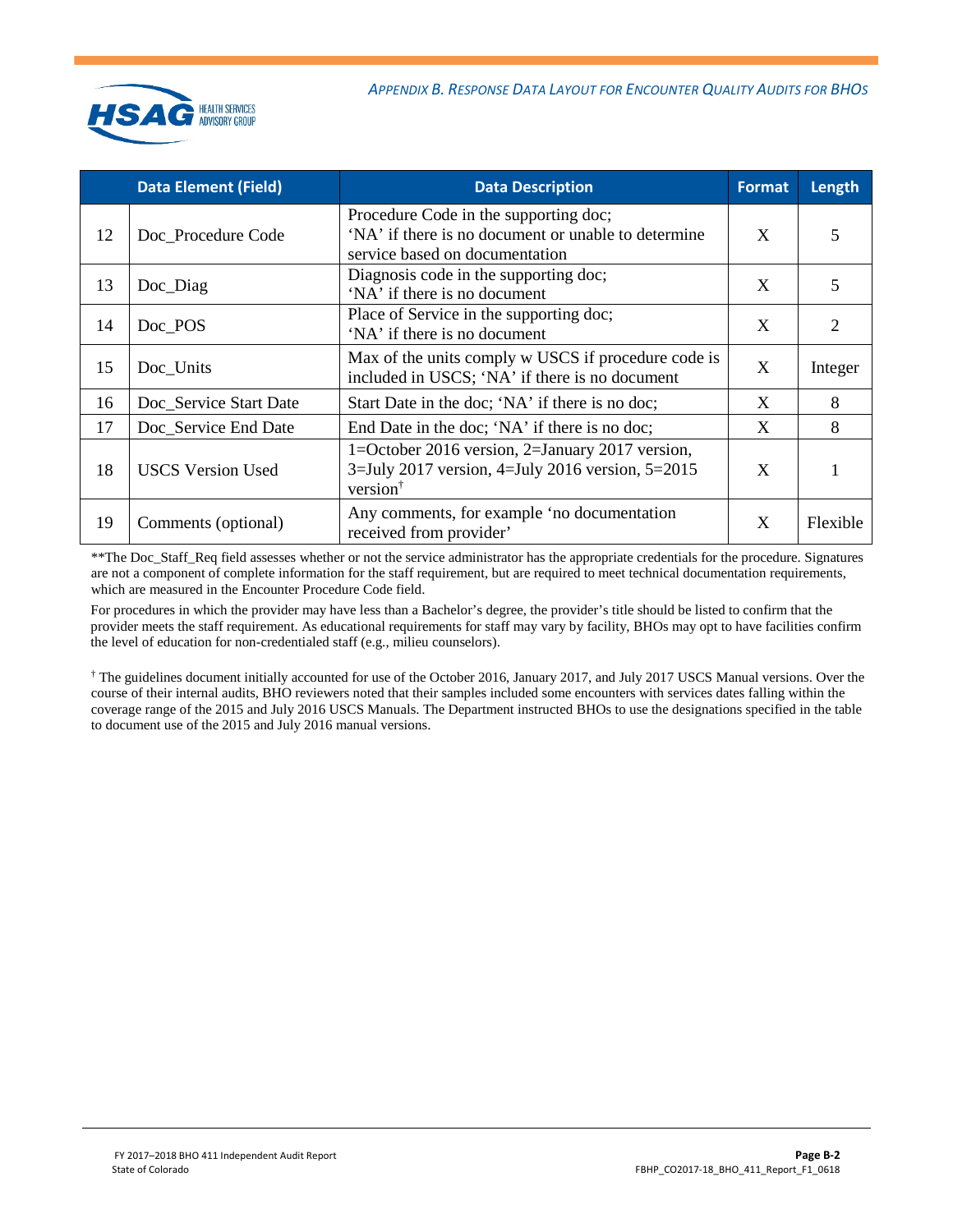<span id="page-20-0"></span>

# **Appendix C. Over-Read Findings for Foothills Behavioral Health Partners, LLC (FBHP)**

Figure C-1 presents aggregate results from HSAG's 30-case over-read of FBHP's 411 sample. Agreement values range from 0 percent to 100 percent, where 100 percent represents complete agreement between FBHP's audit results and HSAG's over-read results and 0 percent represents complete disagreement.





Figure C-1 shows that, for ten of the 11 audited elements, HSAG reviewers agreed with FBHP's audit results for 100 percent of the over-read cases. At 96.7 percent, *Diagnosis Code* had the lowest agreement between FBHP's audit results and HSAG's over-read results.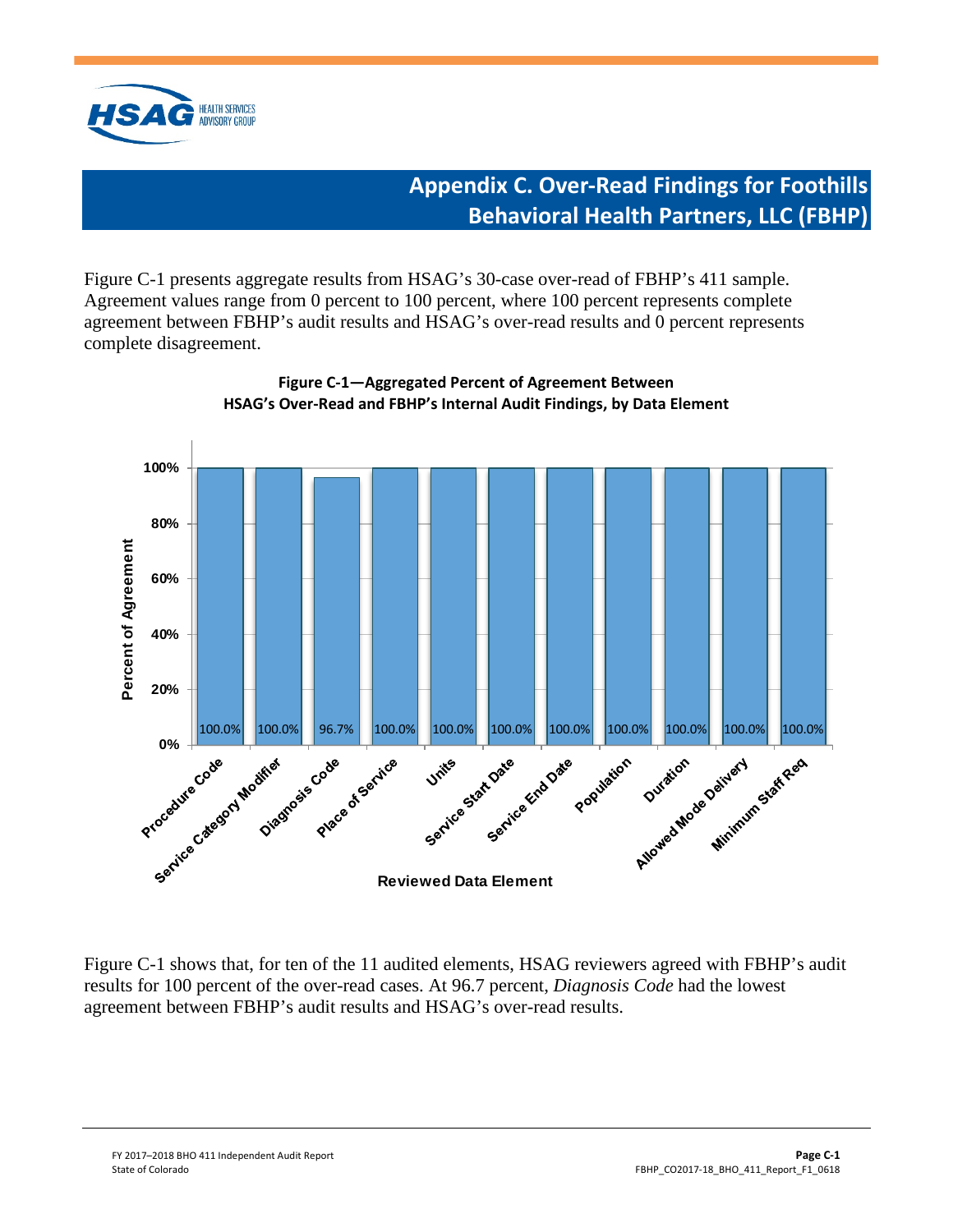

The following figures present aggregate results from HSAG's over-read of the 10 sampled cases associated with Prevention/Early Intervention Services, Club House or Drop-In Center Services, and Residential Services, respectively.



#### **Figure C-2—Aggregated Percent of Agreement Between HSAG's Over-Read and FBHP's Internal Audit Findings, by Data Element Prevention/Early Intervention Services**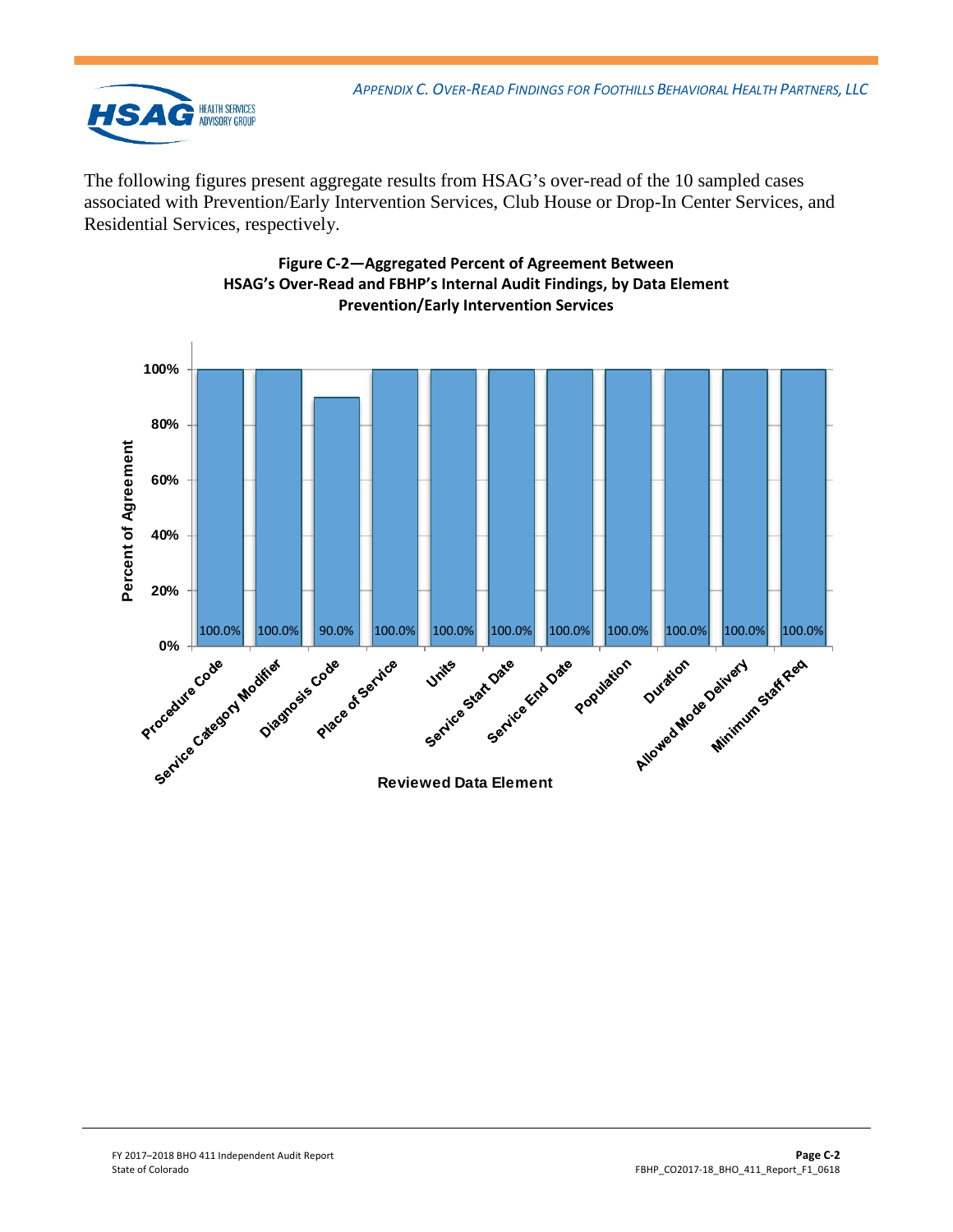